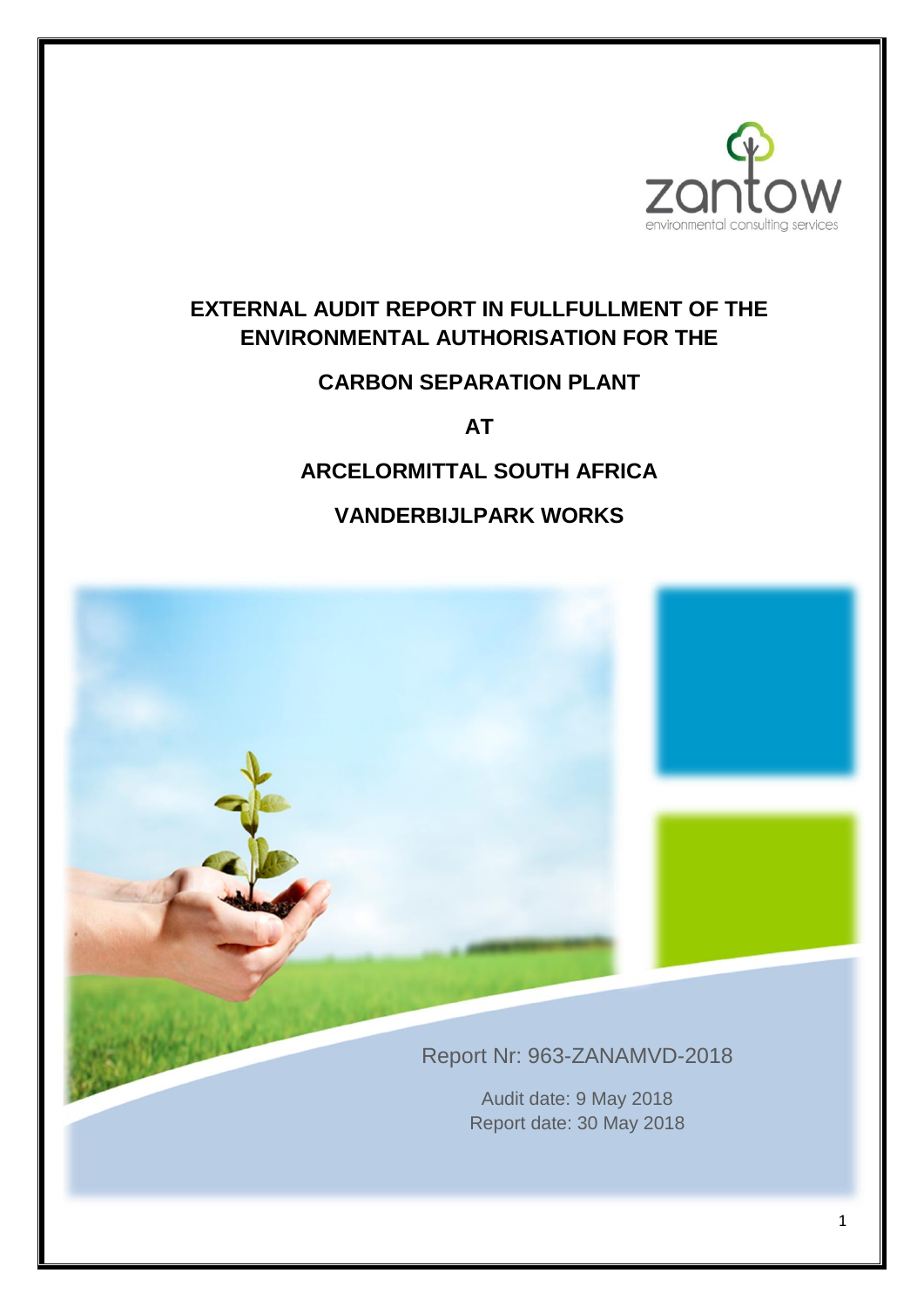

# **General Information**

| <b>Report Name:</b>          | <b>External Audit Report for the Carbon Separation Plant</b> |
|------------------------------|--------------------------------------------------------------|
| <b>Environmental Auditor</b> | <b>Zantow Environmental Consulting Services CC</b>           |
|                              | 22 Delius Street, SW 5                                       |
|                              | Vanderbijlpark                                               |
|                              |                                                              |
|                              | PO Box 3858                                                  |
|                              | Vanderbijlpark, 1911                                         |
|                              | <b>Contact Person:</b>                                       |
|                              | <b>Karien Zantow</b>                                         |
|                              | Tel: 083 384 3641                                            |
|                              | Fax: 016 932 4976                                            |
|                              | Email: karien@zantow.co.za                                   |
| <b>Client:</b>               | ArcelorMittal South Africa Vanderbijlpark Works              |
|                              |                                                              |
|                              | PO Box 2                                                     |
|                              | 55400                                                        |
|                              | Vanderbijlpark                                               |
|                              | 1900                                                         |
|                              | <b>Contact Person:</b>                                       |
|                              | <b>Environmental Control Officer</b>                         |
|                              | <b>Ilze Broekman</b>                                         |
|                              | Tel: 016 889 3247                                            |
|                              | Fax: 016 889 2058                                            |
|                              | Email: ilze.broekman@arcelormittal.com                       |
| <b>Report compiled by:</b>   | Karien Zantow and Dasria Naicker                             |
| <b>Audit Date:</b>           | 9 May 2018                                                   |
| <b>Report Date:</b>          | 30 May 2018                                                  |
| <b>Status</b>                | Final                                                        |
| <b>GDARD Ref Nr</b>          | GAUT 006/10-13/N0055                                         |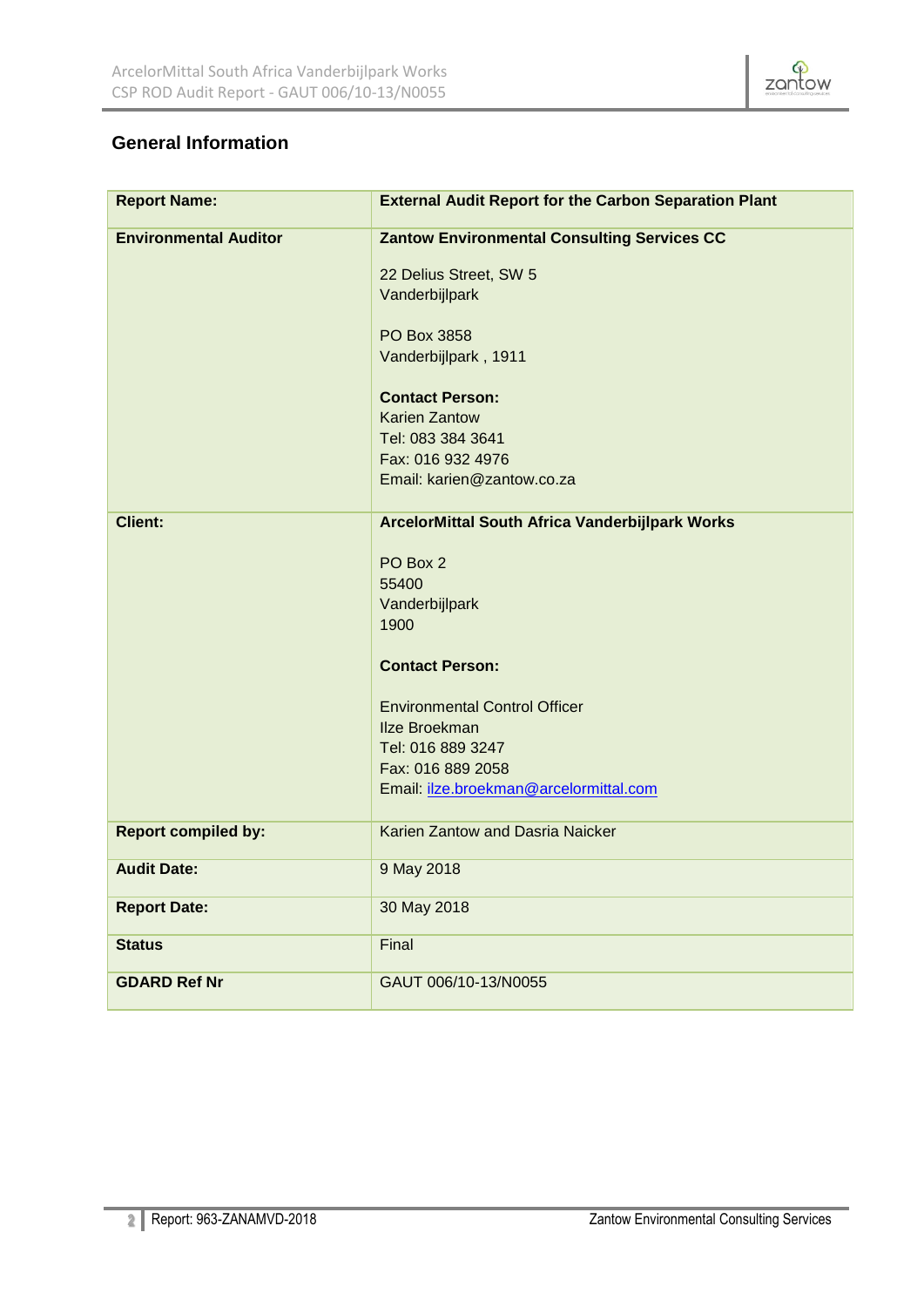

# **EXECUTIVE SUMMARY**

Zantow Environmental Consulting Services CC was contracted by ArcelorMittal to conduct an independent Compliance Audit on its Record of Decision (RoD) for the Vanderbijlpark Works' Carbon Separation Plant (CSP).

The services required by ArcelorMittal is an independent external compliance audit on the RoD received from the Gauteng Department of Agriculture and Rural Development (GDARD) for the CSP at the Vanderbijlpark Works.

The RoD received from ArcelorMittal for auditing is referenced as follows:

• Carbon Separation Plant – GAUT 006/10-13/N0055, dated 29 August 2006 as amended in 2009, 2010, 2012 and 2013.

The methodology followed for conducting the compliance assessment audit can be described as

- Document review (RoD)
- Compilation of audit checklist/questionnaire for site visit;
- Site Visit (Conducted on the 9<sup>th</sup> May 2018); and
- Compilation of compliance audit report 30<sup>th</sup> May 2018)

During the document review and site assessment component of the audit, it was established that the ROD was initially issued to ArcelorMittal Coke and Chemicals, a subdivision of ArcelorMittal. Compliance to the ROD was therefore the responsibility of Coke and Chemicals employees as per condition 3.3.f. various conditions required the timely submission of information as a once-off condition, thus requiring no further or continues input. Should such a condition, which mostly occurred at the onset of the project, not be complied with, such a condition will remain a non-compliance as long as the RoD remains in force. Subsequent to this, the project ownership and therefore the ROD have been transferred to ArcelorMittal Vanderbijlpark Works. During the handover of the ROD information; proof of submission of the relevant documentation could not be found / produced by Coke and Chemicals. As these were conditions that required some action in the past there is no remedy available to Vanderbijlpark Works to rectify or remedy the situation. To continuously raise the matter would not be reasonable or adding value as these are historic.

In light of the above, the auditor has, in addition to indicating compliance and non-compliance, ranked the specific non-compliances in terms of the following criteria:

- Historic Issues
- Minor Issues
- Moderate Issues
- Critical Issues

The assessment was conducted in terms of condition 3.4.c of the Record of Decision (RoD) for the Carbon Separation Plant at ArcelorMittal's Vanderbijlpark Works, dated August 2006, reference GAUT 002/05- 06/0510.

From Table 1, it can be concluded that ArcelorMittal's compliance with the RoD is satisfactory. Some conditions have been met fully, while other conditions have not been met, although due to circumstances and also the lack of practical and non-retrospective conditions. Where non-compliances were recorded, the auditor contextualised the non-compliance in terms of the intensity. This equates to an objective view of the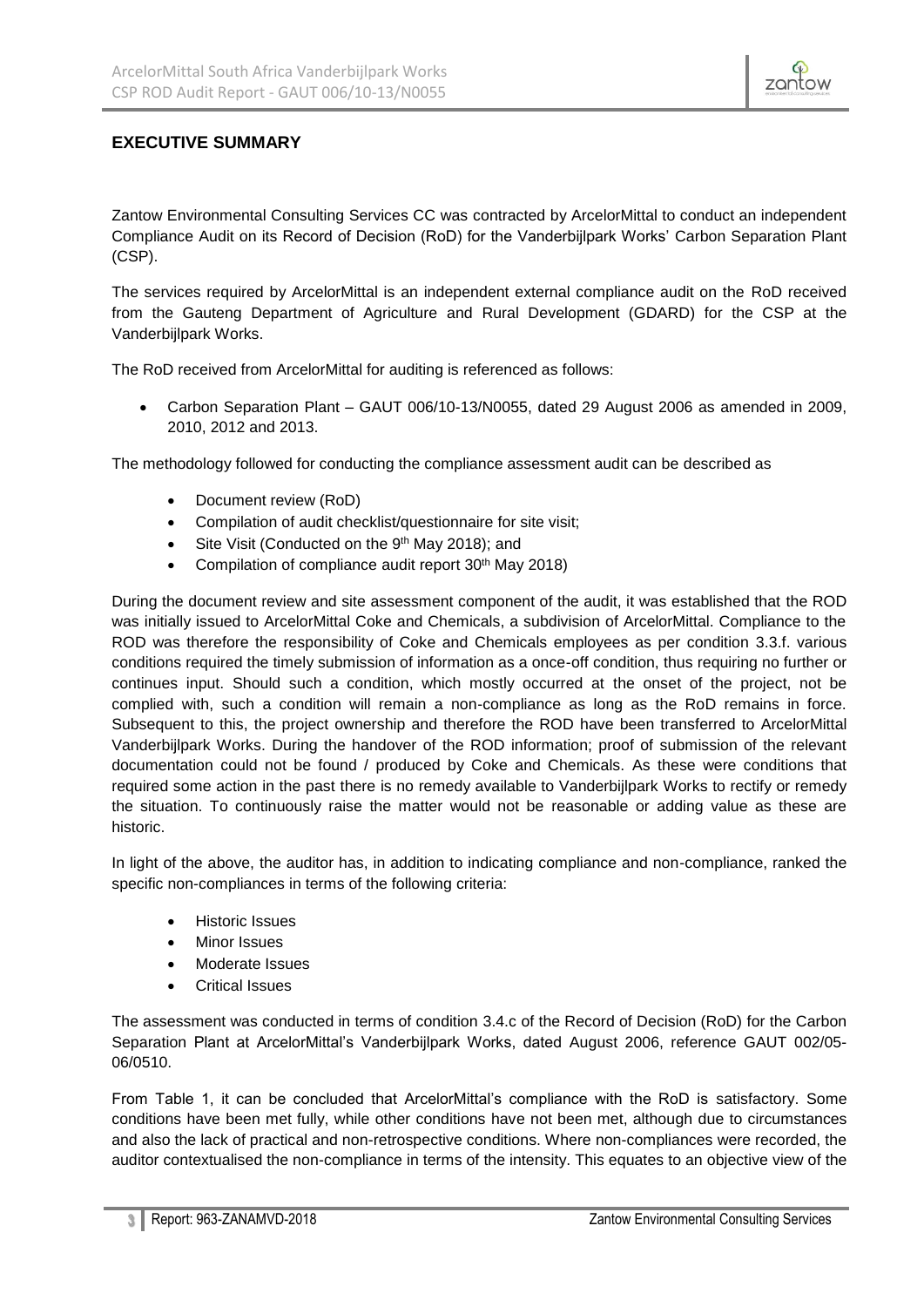seriousness of the non-compliance and also then leads to recommendations where moderate to major non-compliances have been observed.

The recommended actions plan to improve compliance or to improve on the environmental management system includes the following;

- Pursue the development of a market or off set for the carbon rich material and commit resources to ensure a consistent delivery of the product once a market is established.
- Improve on the ambient air quality stations uptime and availability of data.
- Amend the EMP to align the monitoring, reporting and management measures to be implemented in case of abnormal conditions with AEL requirements and re-submit the EMP to GDARD.

In the event that the CSP will no longer be operated, the decommissioning thereof should be investigated and the closure should be communicated accordingly to the department.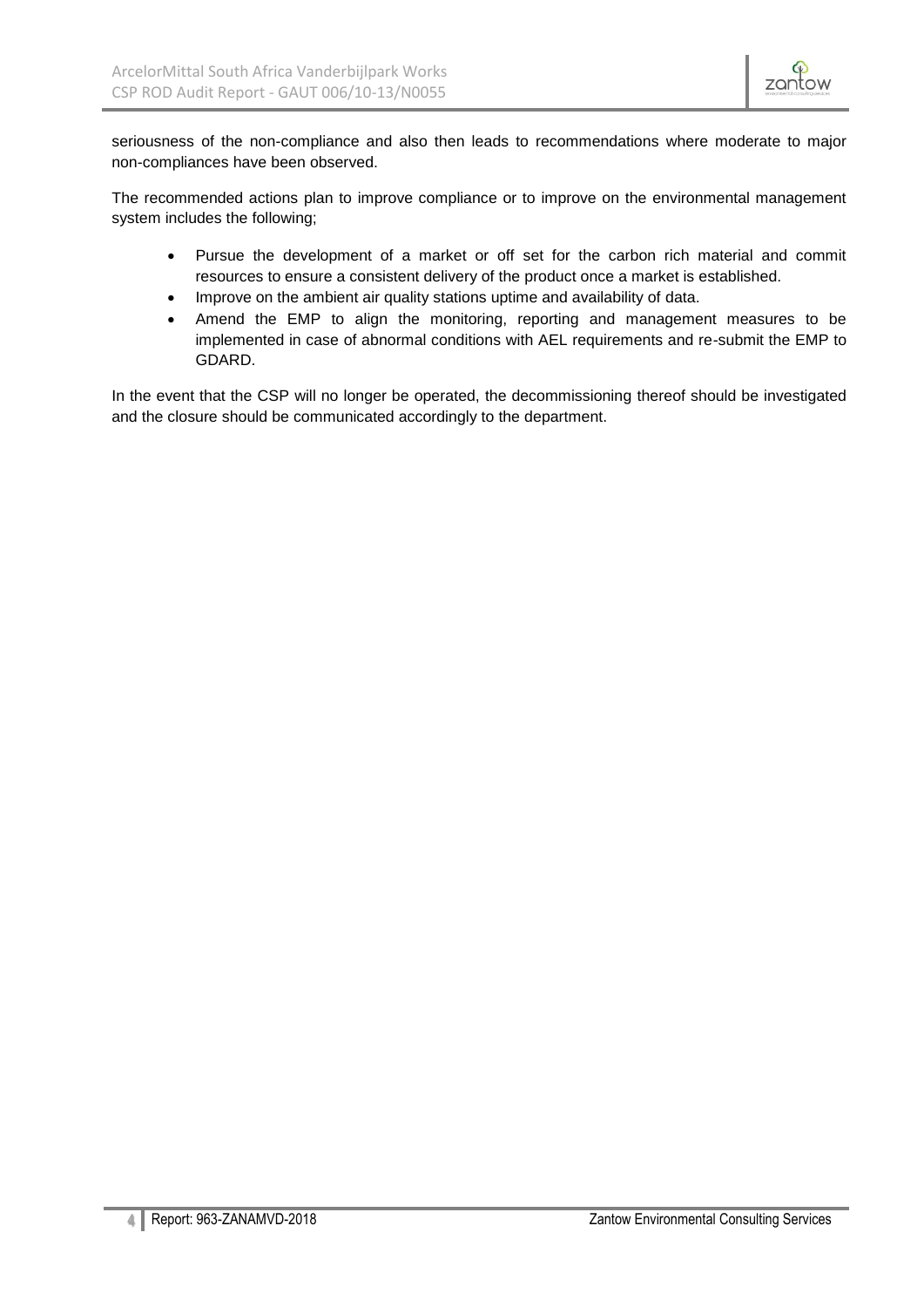

| 1.    |                                                                          |  |
|-------|--------------------------------------------------------------------------|--|
| 2.    |                                                                          |  |
| 3.    |                                                                          |  |
| 3.1.  |                                                                          |  |
| 3.2.  |                                                                          |  |
| 3.3.  |                                                                          |  |
| 3.4.  |                                                                          |  |
| 3.5.  |                                                                          |  |
| 3.6.  |                                                                          |  |
| 3.7.  |                                                                          |  |
| 4.    |                                                                          |  |
| 4.1.  |                                                                          |  |
| 4.2.  |                                                                          |  |
| 5.    | SPECIFIC INFORMATION ASSESSMENT  Error! Bookmark not defined.            |  |
| 5.1.  | Air Quality Monitoring and Reporting as Required by Condition 3.2(8)  22 |  |
| 5.2.  |                                                                          |  |
| 5.3.  |                                                                          |  |
| 5.4.  |                                                                          |  |
| 5.5.  |                                                                          |  |
| 5.6.  |                                                                          |  |
| 5.7.  |                                                                          |  |
| 5.8.  |                                                                          |  |
| 5.9.  |                                                                          |  |
| 5.10. |                                                                          |  |
| 5.11. |                                                                          |  |
| 5.12. |                                                                          |  |
| 5.13. |                                                                          |  |
| 5.14. |                                                                          |  |
| 6.    | <b>COMPLIANCE ASSESSMENT AGAINST AUTHORISATION CONDITIONS  11</b>        |  |
| 7.    |                                                                          |  |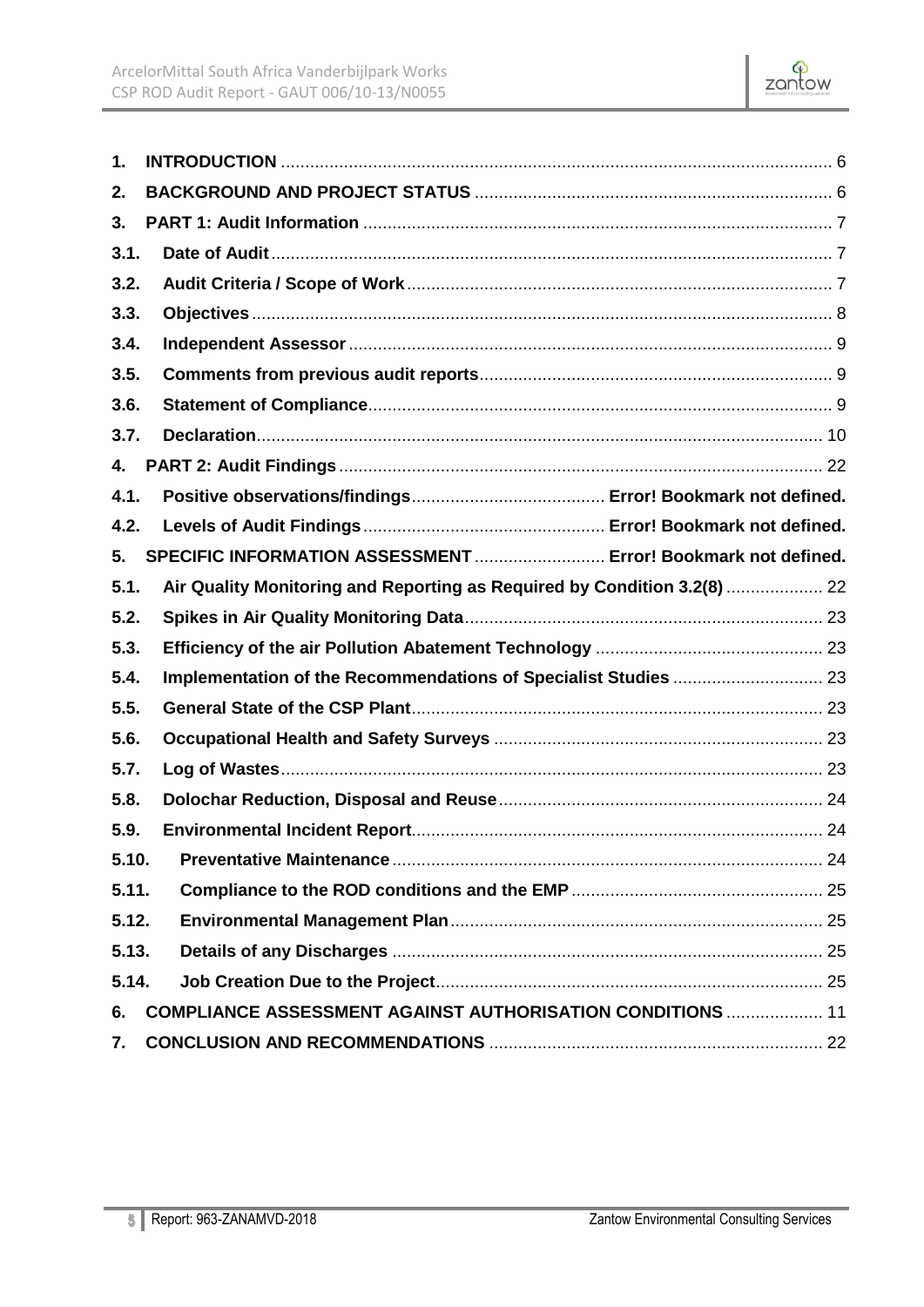

# <span id="page-5-0"></span>**1. INTRODUCTION**

Zantow Environmental Consulting Services CC was contracted by ArcelorMittal to conduct an independent Compliance Audit on its Record of Decision (RoD) for the Vanderbijlpark Works' Carbon Separation Plant (CSP).

The services required by ArcelorMittal is an independent external compliance audit on the RoDs received from the Gauteng Department of Agriculture and Rural Development (GDARD) for the CSP at the Vanderbijlpark Works.

The RoD received from ArcelorMittal for auditing is referenced as follows:

• Carbon Separation Plant – GAUT 006/10-13/N0055, dated 29 August 2006 as amended in 2009, 2010, 2012 and 2013

# <span id="page-5-1"></span>**2. BACKGROUND AND PROJECT STATUS**

ArcelorMittal Vanderbijlpark Works is located at Delfos Boulevard, Vanderbijlpark, on the remaining extent of Portion 1 of the Farm Vanderbijlpark 550 IQ. The site falls within the jurisdiction of the Emfuleni Local Municipality, Gauteng Province.

In May 2006, ArcelorMittal Vanderbijlpark Works Coke and Chemicals submitted an application for authorisation to the Gauteng Department of Agriculture, Conservation, Environment and Land Affairs (GDACEL) for the construction and operation of the Carbon Separation Plant (CSP) project. The project entailed the construction, commissioning and operation of a CSP to convert dolochar waste produced by the kilns into carbon rich material. The project forms part of ArcelorMittal Vanderbijlpark Works waste reduction strategy which aims to reduce the amount of waste that required land filling.

An Environmental Impact Assessment (EIA) process was followed and the final Environmental Impact Report (EIR) with appended specialist studies and supporting documentation were submitted to the then Department of Agriculture, Conservation, Environment and Land Affairs (DACEL) for approval.

The then DACEL, now known as the Gauteng Department of Agriculture and Rural Development (GDARD), issued the RoD for the construction, commissioning and operation of the CSP to ArcelorMittal Coke and Chemicals on the 29th of August 2006. The ROD was subsequently handed over to ArcelorMittal in 2009, Vanderbijlpark Works whom will be in control of the operation of the CSP plant.

Condition 3.4 (c) of the RoD, requires that an annual Environmental Performance Audit be undertaken by an independent external auditor and the audit report submitted to the GDARD, the first report being due 12 months after commissioning. The CSP is currently not in operation as the market for the carbon rich material no longer exists. The facility is investigating the possibility of selling the dolochar waste without beneficiation as there is a potential market for this material. In the event that the CSP will no longer be required, ArcelorMittal should investigate the decommissioning or closure of the plant within the legal framework.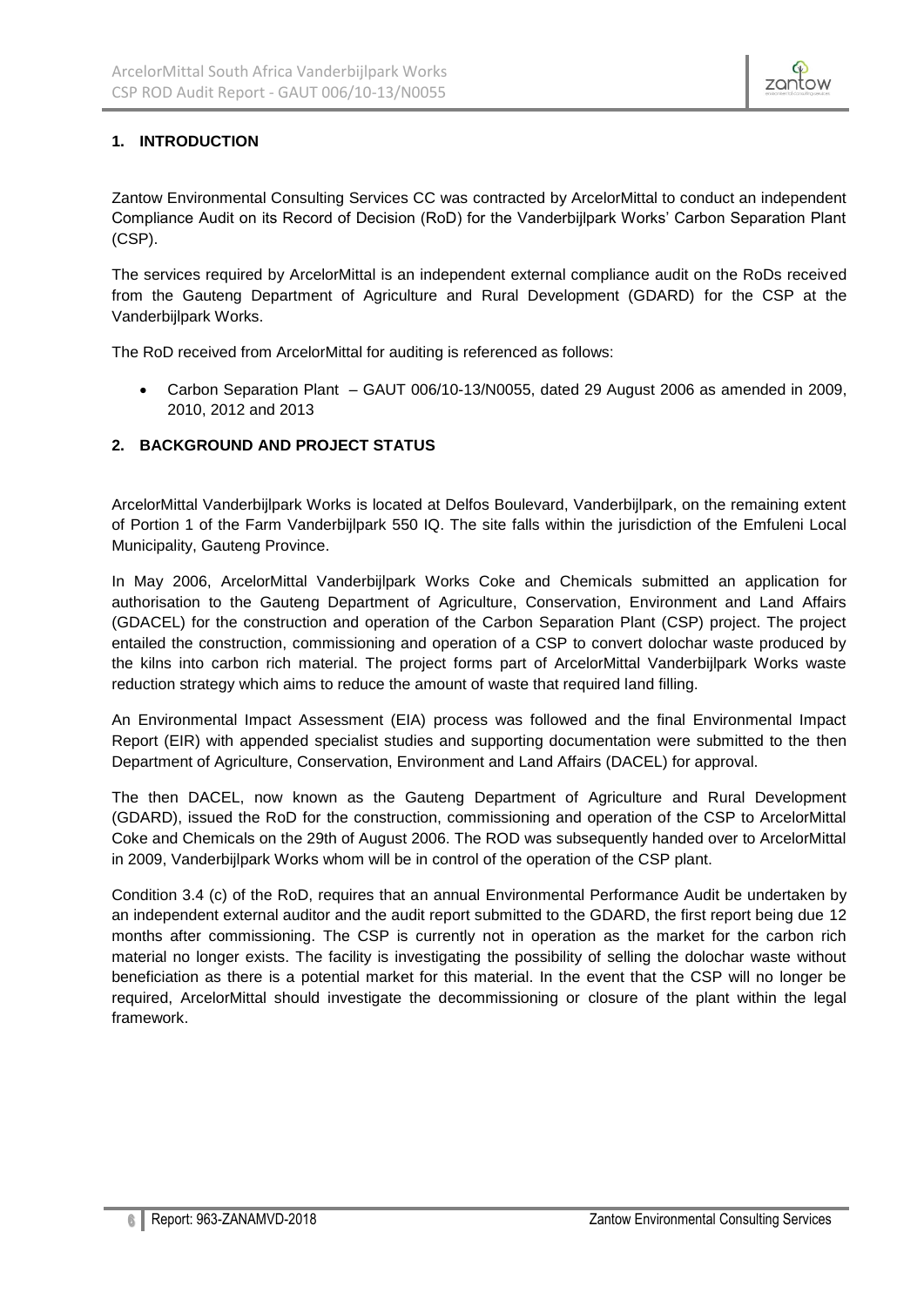

# <span id="page-6-0"></span>**3. PART 1: Audit Information**

### <span id="page-6-1"></span>**3.1. Date of Audit**

| External Audit date: | - $9th$ May 2018             |
|----------------------|------------------------------|
| Site audit           | - 9 <sup>th</sup> May 2018   |
| Final Report date    | $-30$ <sup>th</sup> May 2018 |

### <span id="page-6-2"></span>**3.2. Audit Criteria / Scope of Work**

The scope of work entailed conducting a compliance audit to verify compliance to the Record of Decision (RoD) conditions of the CSP as per condition 3.4.c. The annual environmental performance audit must be conducted by and independent, accredited auditor and be kept on record by ArcelorMittal and provided to GDARD as and when requested.

The following documents were considered against which compliance to the conditions of the ROD was audited:

- Environmental Authorisation GAUT 006/10-13/N0055
- Amendments to the original authorisation received 2009, 2010, 2012 and 2013
- Various database monitoring results made available / presented during the audit
- Monitoring reports / data for the period for 2014 and 2015.
- Relevant communications between ArcelorMittal, Authorities and I & APs
- Applicable South African Environmental Legislation.

During the document review and site assessment component of the audit, it was established that the ROD was initially issued to ArcelorMittal Coke and Chemicals, a subdivision of ArcelorMittal. Compliance to the ROD was therefore the responsibility of Coke and Chemicals employees as per condition 3.3.f. Various conditions required the timely submission of information as a once-off condition, thus requiring no further or continues input. Should such a condition, which mostly occurred at the onset of the project, not be complied with, such a condition will remain a non-compliance as long as the RoD remains in force. Subsequent to this, the project ownership and therefore the ROD have been transferred to ArcelorMittal Vanderbijlpark Works. During the handover of the ROD information; proof of submission of the relevant documentation could not be found / produced by Coke and Chemicals. As these were conditions that required some action in the past there is no remedy available to Vanderbijlpark Works to rectify or remedy the situation. To continuously raise the matter would not be reasonable or add value.

In light of the above, the auditor has, in addition to indicating compliance and non-compliance, ranked the specific non-compliances in terms of the following criteria:

### *Critical Issues*

- There is a critical failure against legal requirements or management response that presents an immediate or significant risk that: Could result in prosecution and /or adverse legal finding due to failure to meet regulatory requirements;
- Could result in immediate injury or serious injury or environmental harm;
- Could result in prolonged business outage; and/or
- Could result in serious damage to the project's reputation.
- Critical issues must be addressed immediately and all activities resulting in negative critical findings must cease until such time as the issue has been rectified.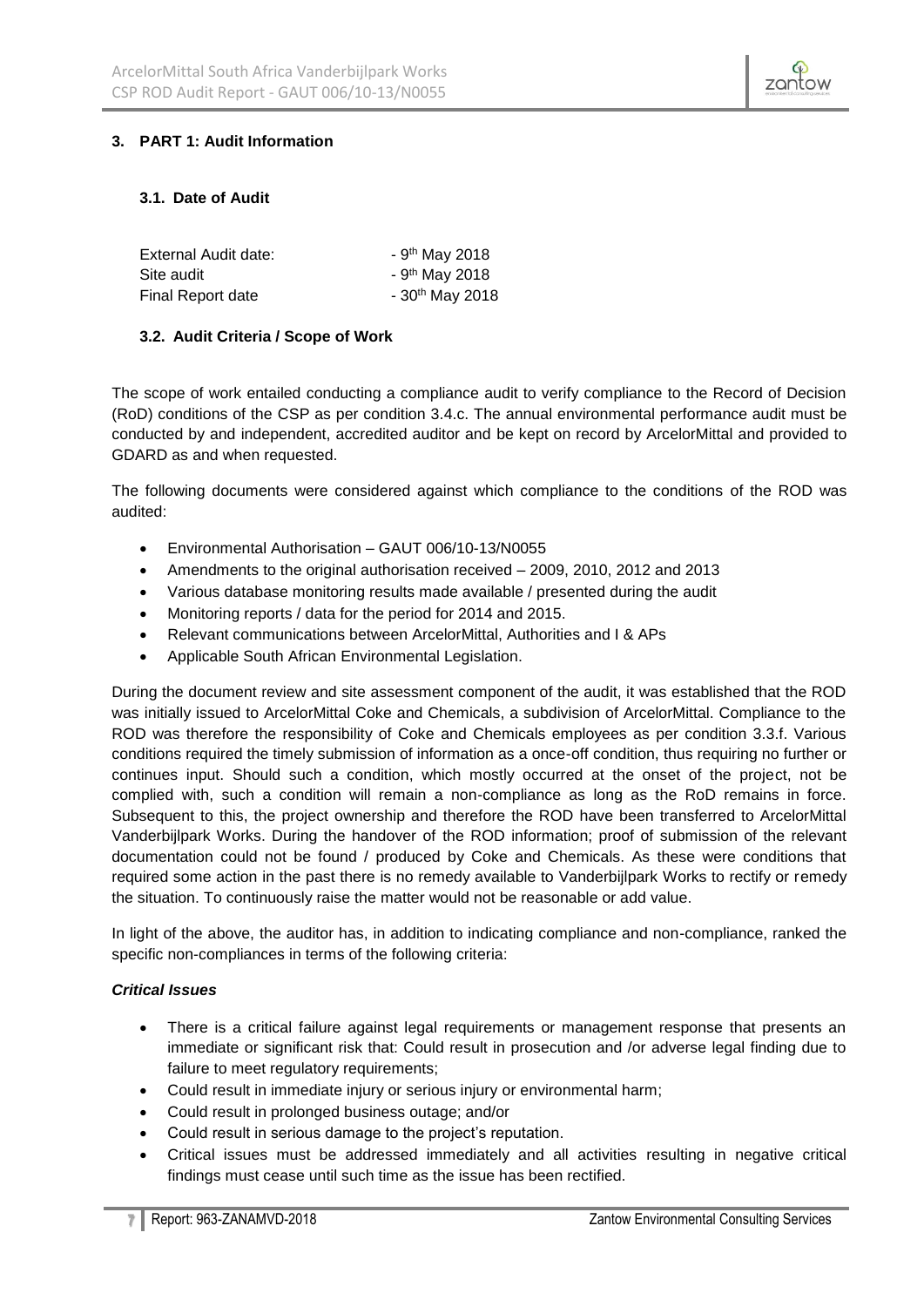

### *Moderate Issues*

- There is a substantial failure to meet the environmental requirements for the project,
- There is a possibility of substantial environmental degradation and/or pollution and/or
- Objective evidence was observed raising doubt as to the integrity of data or records inspected.

### *Minor Issues*

- Isolated observations demonstrating that full compliance to the environmental requirements on site have not been, or will not be, fully achieved.
- No physical environmental harm

### *Historic Issues*

- No physical environmental harm administrative in nature
- Historic non-compliance, out the company currently in control of compliance management
- No administrative or other remedy available to rectify the situation
- No further action required

### <span id="page-7-0"></span>**3.3. Objectives**

To carry out an independent compliance audit including:

- Inspection of operations and confirm compliance to the Authorisation
- Inspection of operations and confirm compliance to the approved amendments
- Verify the effectiveness of impact management and mitigation.
- Assess allocations of responsibilities and actions.
- Report observations for further investigation and action.
- Specifically state whether conditions are adhered to.
- Make recommendations where appropriate.
- Prepare an audit report for submission to the relevant authorities.

As part of the conditions of the RoD issued for the CSP project, annual environmental performance audits are required to be conducted by an independent, accredited auditor. The objective of these audits are to provide a status quo report on the CSP project in line with the requirements of the RoD more specifically condition 3.4 (c) which required the following reporting:

- Air Quality monitoring and reporting as required by Condition 3.2(8);
- Implementation (or non-implementation) of the recommendations as contained in the EIA and Specialist Studies;
- General state of the CSP plant;
- Occupational health and safety surveys;
- Air quality monitoring data;
- Log of Wastes;
- Environmental incident report;
- Preventative Maintenance;
- Environmental Management Plan;
- Efficiency of the air pollution abatement technology i.e. dust extraction system and electrostatic precipitator; and
- Dolochar reduction, disposal and reuse.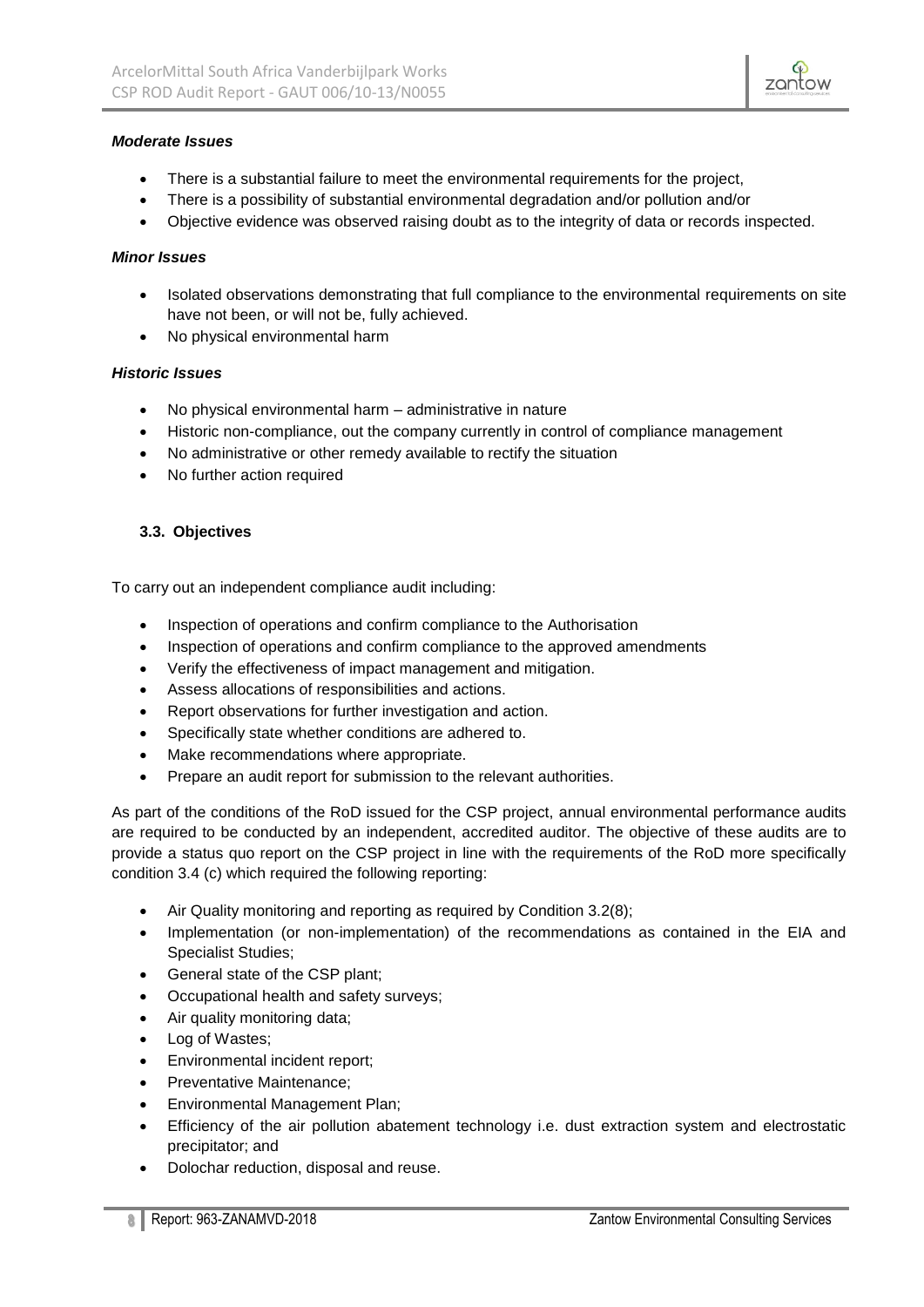The report will further seek to specify target dates for the implementation of the recommendations by ArcelorMittal to achieve recommendations regarding non-compliances or potential non-compliances and will specify target dates for the implementation of the recommendations by ArcelorMittal and whether previous corrective actions taken for non-compliance was adequate; and illustrate monitoring results graphically and conduct trend analysis.

## <span id="page-8-0"></span>**3.4. Independent Assessor**

The role of the Independent Environmental Assessor is to provide independent, objective and professional advice on the environmental compliance of the CSP facility, with specific reference to the respective RoD conditions. Specific duties of the auditor include the following:

- Review and assess in an independent, objective and professional manner all aspects related to the RoD conditions;
- Conduct a random site inspection if deemed necessary; and
- Provide feedback on the assessment results to ArcelorMittal.

### <span id="page-8-1"></span>**3.5. Comments from previous audit reports**

No findings on non-compliances were raised in the previous external annual report conducted by GCS Environmental consultants.

### <span id="page-8-2"></span>**3.6. Statement of Compliance**

ArcelorMittal is generally compliant to the conditions of the Environmental Authorisation GAUT 006/10- 13/N0055 and associated amendments. The plant is however not in operation and a large number of conditions are therefore not applicable.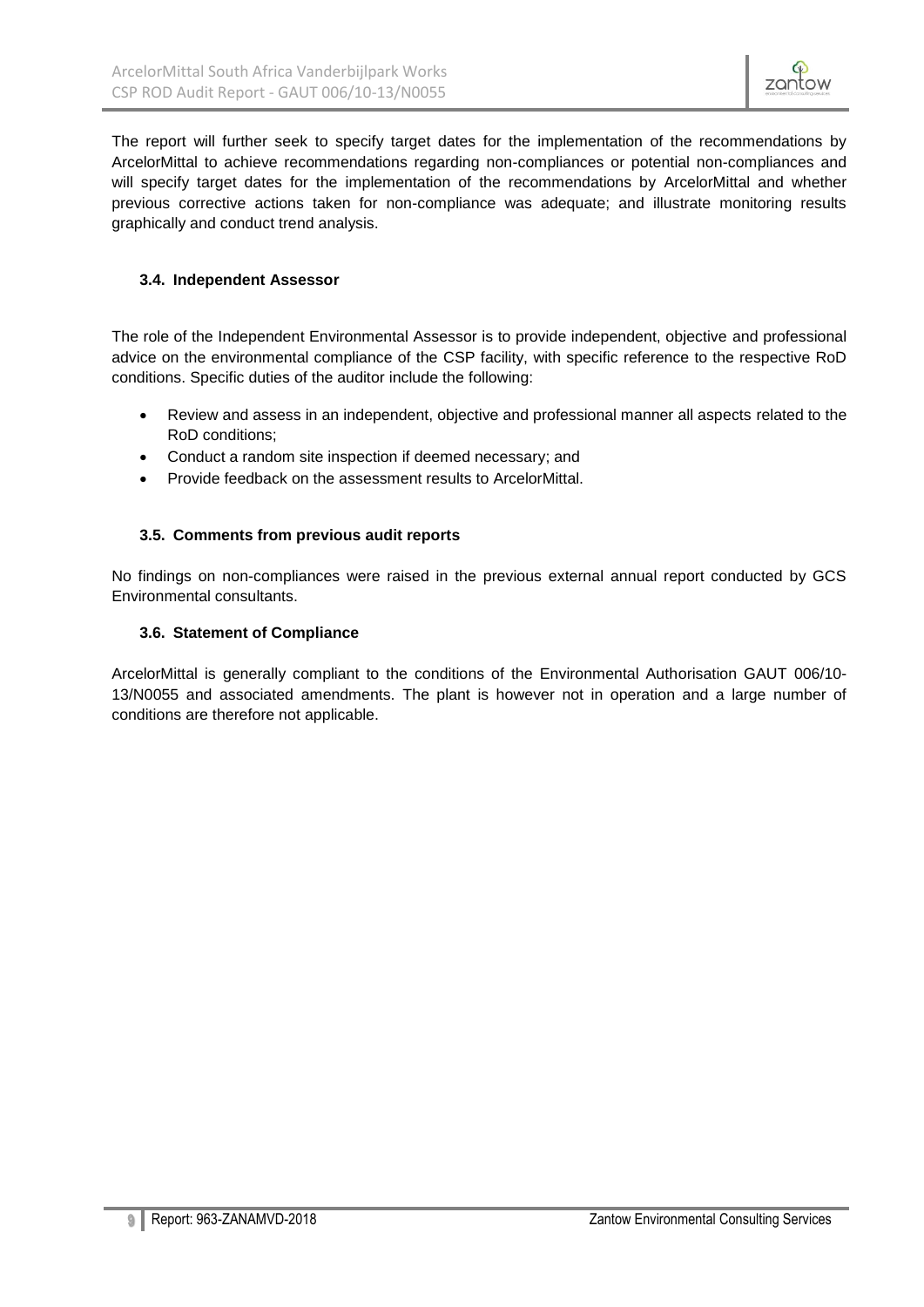

## <span id="page-9-0"></span>**3.7. Declaration**

I, **Karien Zantow**, as an independent consultant compiled this audit report and declare that it correctly reflects the findings made at the time of the audit. I further declare that I,

- Act as an independent consultant;
- Do not have any financial interest in the undertaking of the activity, other than remuneration for the work performed in terms of the National Environmental Management Act, 1998 (Act107 of 1998) and the National Environmental Management Waste Act;
- Undertake to disclose, to the competent authority, any material information that has or may have the potential to influence the decision of the competent authority or the objectivity of any report, plan or document required in terms of the National Environmental Management Act, 1998 (Act 107 of 1998);
- Based on information provided to me by the project proponent, and in addition to information obtained during the course of this study, will present the results and conclusion within the associated document to the best of my professional judgement.

Runt.

\_\_\_\_\_\_\_\_\_\_\_\_\_\_\_\_\_\_\_\_\_\_\_\_\_\_\_\_\_

Karien Zantow Environmental Specialist SACNASP Reg Nr 400114/14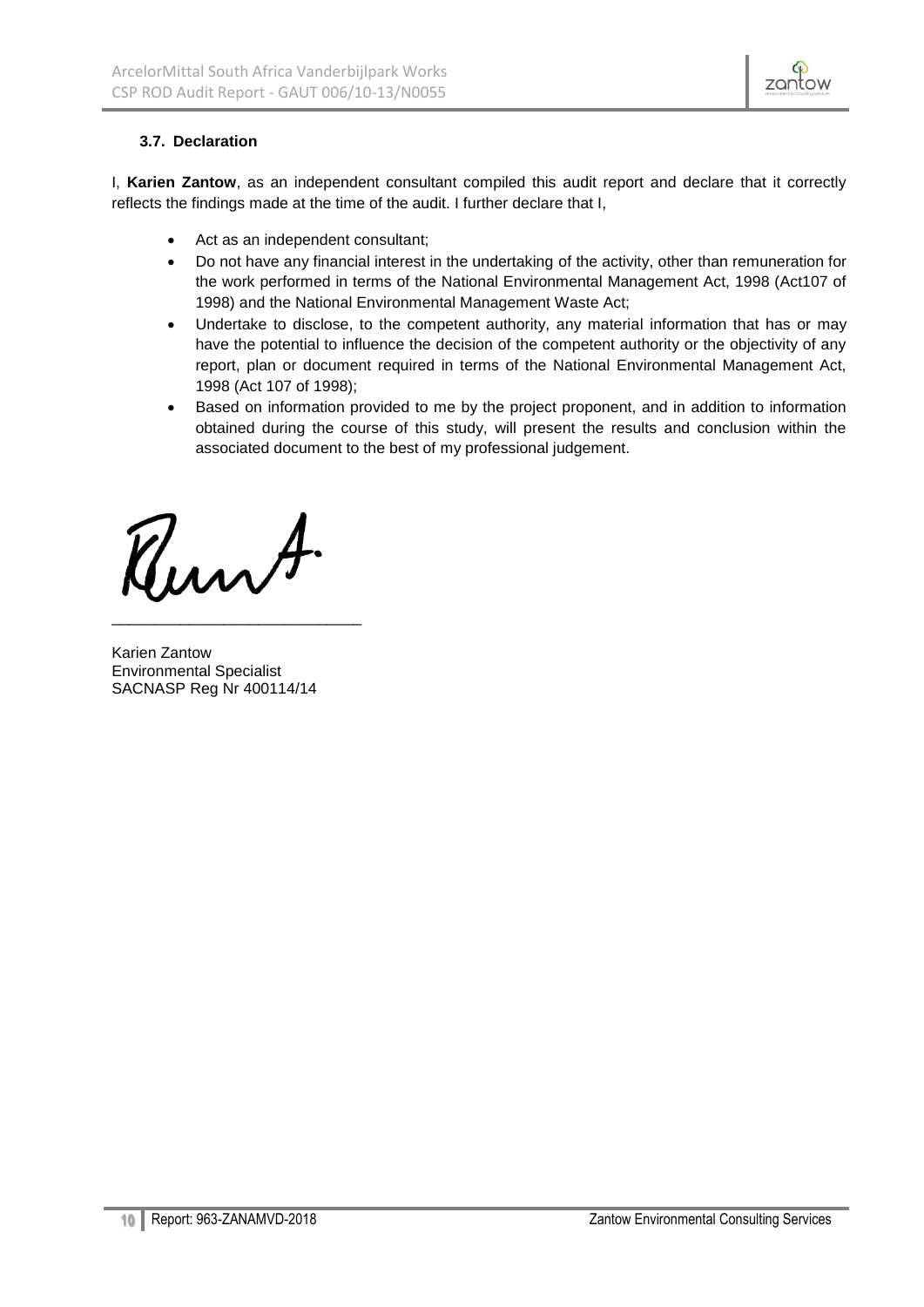

# **4. PART 2: AUDIT FINDINGS**

### **4.1. Compliance Assessment**

<span id="page-10-0"></span>

| <b>Condition</b><br><b>Nr</b> | <b>Condition as in ROD</b>                                                                                                                                                                                                                                                                                                                                                          | <b>Observation / Comments</b>                                                                                                                                                                                                                                                                                                                                                    | <b>Compliance status</b> | Intensity of non-<br>compliance |
|-------------------------------|-------------------------------------------------------------------------------------------------------------------------------------------------------------------------------------------------------------------------------------------------------------------------------------------------------------------------------------------------------------------------------------|----------------------------------------------------------------------------------------------------------------------------------------------------------------------------------------------------------------------------------------------------------------------------------------------------------------------------------------------------------------------------------|--------------------------|---------------------------------|
| 3.2.1                         | Authorisation is only granted for the Winnowing<br>carbon separation plant with magnetic separation<br>plant at the existing ArcelorMittal Vanderbijlpark<br>Works direct reduction area and/or building.                                                                                                                                                                           | As built drawings and process flow information confirms<br>installation of the said technology. The plant is however not<br>operational at this stage.                                                                                                                                                                                                                           | Compliant                |                                 |
| 3.2.2                         | An updated project schedule with timeframes<br>must be submitted to this department within 30<br>calendar days of the commencement of the<br>construction facilities. The schedule must clearly<br>indicate the different phases of construction (as<br>applicable) and commissioning.                                                                                              | At the time of this requirement the previous ROD owner<br>was responsible for compliance to this condition.<br>Compliance could not be confirmed as the Environmental<br>Manager at the time is no longer available.                                                                                                                                                             | Historic Issue           |                                 |
| 3.2.3                         | The Department must be informed of the start of<br>commissioning at least 30 (thirty) calendar days<br>prior to the commencement thereof.                                                                                                                                                                                                                                           | A commissioning notice was sent to the department in<br>2011. The plant was however not operational continuously<br>due to the loss of the internal re-use at the EAF due to<br>plant closure and the loss of the external market due to low<br>market demand.                                                                                                                   | Compliant                |                                 |
| 3.2.4                         | Final design plans for storm water management<br>system must be provided to the Department 30<br>(thirty) calendar days prior to the commencement<br>of construction. The above design plans must<br>include information of specific pollution<br>prevention measures (e.g. impermeable layers,<br>leak detection systems etc.) and compliance with<br>the relevant SABS standards. | At the time of this requirement the previous ROD owner<br>was responsible for compliance to this condition.<br>Compliance could not be confirmed as the Environmental<br>Manager at the time is no longer available.<br>Design plans was available for review.<br>It is recorded that all information be resubmitted to GDARD<br>in future when the plant will be started again. | <b>Historic Issue</b>    | Observation                     |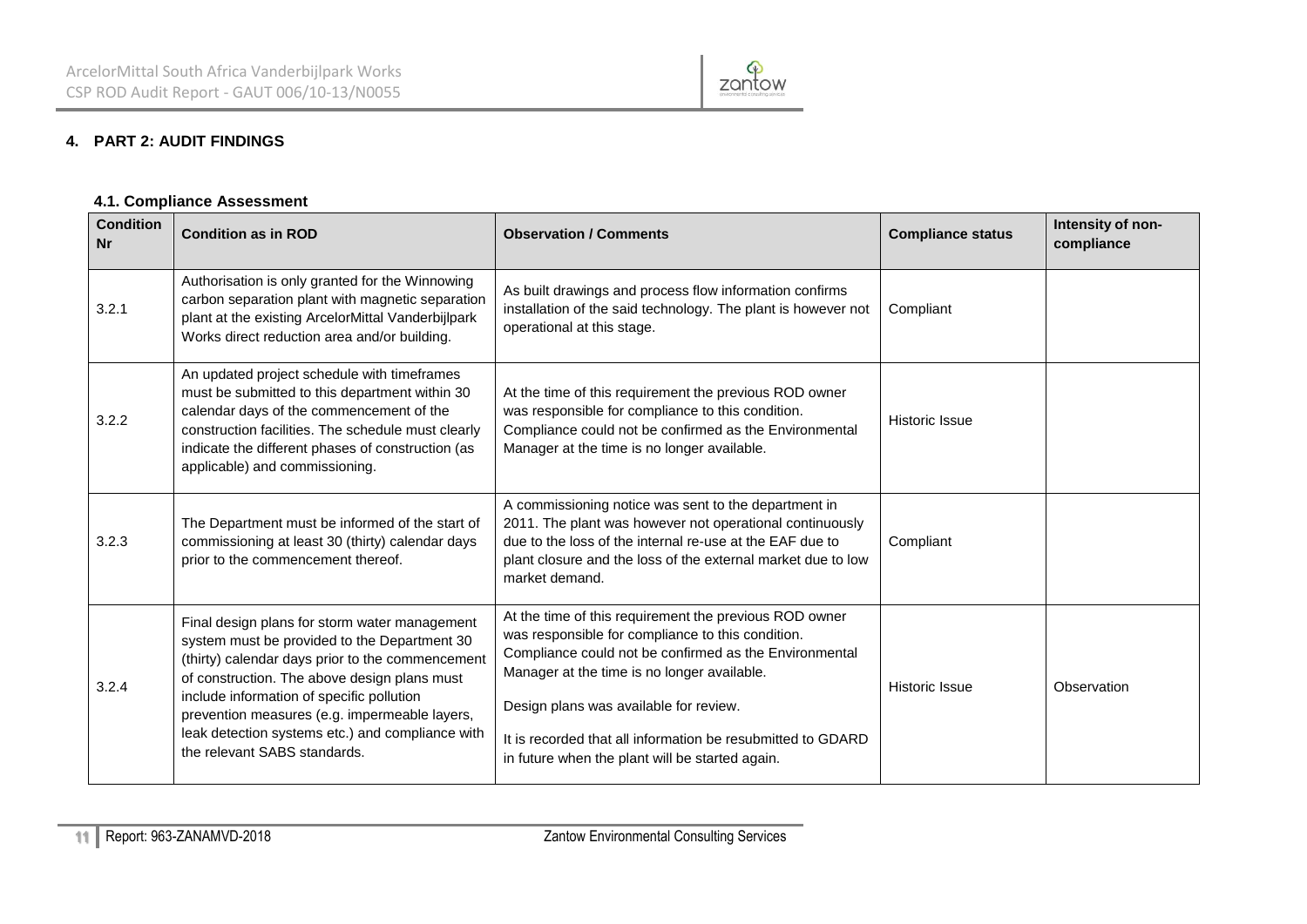

| <b>Condition</b><br><b>Nr</b> | <b>Condition as in ROD</b>                                                                                                                                                                                                                                                                                                                                                                                                                                                                                                                   | <b>Observation / Comments</b>                                                                                                                                                                                                                                                                                                                                                 | <b>Compliance status</b>  | Intensity of non-<br>compliance |
|-------------------------------|----------------------------------------------------------------------------------------------------------------------------------------------------------------------------------------------------------------------------------------------------------------------------------------------------------------------------------------------------------------------------------------------------------------------------------------------------------------------------------------------------------------------------------------------|-------------------------------------------------------------------------------------------------------------------------------------------------------------------------------------------------------------------------------------------------------------------------------------------------------------------------------------------------------------------------------|---------------------------|---------------------------------|
| 3.2.5                         | Should any effluent be generated from the CSP,<br>it must be segregated into concentrated and<br>dilute effluents in order to allow the Zero Effluent<br>Discharge system to function optimally.                                                                                                                                                                                                                                                                                                                                             | The plant is not operational and does not use water or<br>generate effluent when operational                                                                                                                                                                                                                                                                                  | Compliant                 |                                 |
| 3.2.6                         | An auditable Preventative Maintenance Plan<br>must be developed to ensure all environmentally<br>critical equipment such as dust extraction<br>system, electrostatic precipitator (ESP) and<br>others are maintained as required. The<br>management of Vanderbijlpark Steel is to commit<br>to the budget to undertake the required<br>preventative maintenance. A discussion on the<br>implementation of and compliance with the<br>maintenance plan must be included in the bi-<br>annual reports.                                         | An auditable Preventative Maintenance Plan is available on<br>the facilities SAP System. The SAP system generates<br>electronic job cards to specific employees with specific<br>tasks to maintain the relevant equipment. Upon completion<br>the system is then updated with the findings etc.<br>As the plant was not operational this was not audited.                     | Compliant                 |                                 |
| 3.2.7                         | A finalised and detailed Environmental<br>management plan (EMP) for the implementation<br>of the project must be submitted to the<br>Department for approval 30 (thirty) calendar days<br>prior to the commencement of construction<br>activities. The EMP must specifically include,<br>inter alia, the following;<br>An auditable plan for monitoring all<br>$\bullet$<br>facets of the of the CSP project<br>implementation and operation;<br>Air quality monitoring program based on<br>$\bullet$<br>the requirements of Condition 3.2.8 | It is recommended that the EMPr be amended in light of<br>the amended ROD conditions received in 2013 to align all<br>monitoring requirements to the AEL in the event that the<br>plant is to be started up again. In the event that the plant is<br>to be decommissioned the EMPr should be amended to<br>focus on closure and decommissioning activities in more<br>detail. | <b>Partial Compliance</b> | Minor                           |
| 3.2.8                         | In order to provide empirical data which will verify<br>the assumptions made in the air quality specialist                                                                                                                                                                                                                                                                                                                                                                                                                                   | Note that the plant has not been operational since 2011.<br>The monitoring data reviewed is therefore not a true                                                                                                                                                                                                                                                              | Compliant                 |                                 |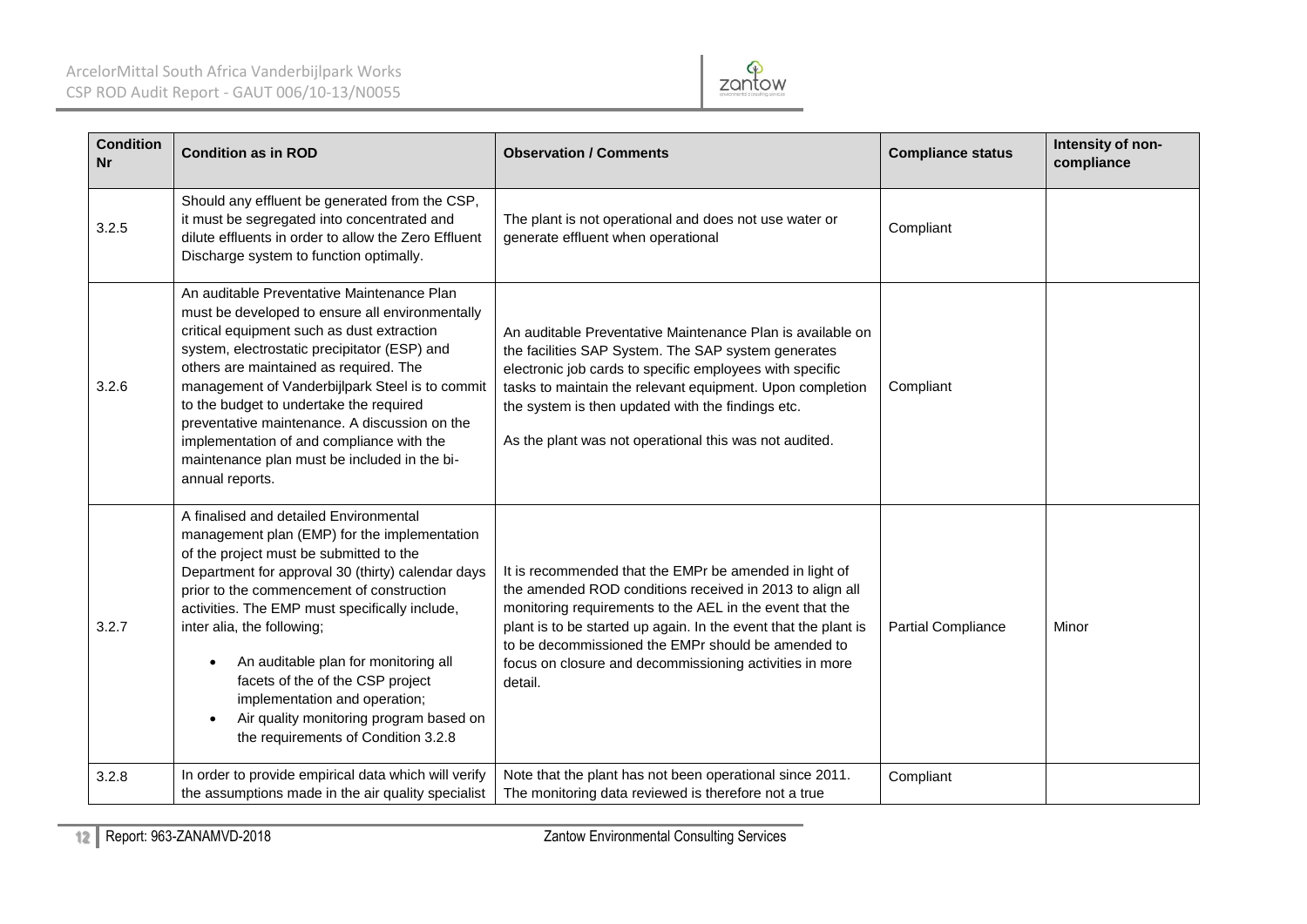

| <b>Condition</b><br><b>Nr</b> | <b>Condition as in ROD</b>                                                                                                                                                                                                                                                                        | <b>Observation / Comments</b>                                                                                                                                                                                                                                                                                          | <b>Compliance status</b> | Intensity of non-<br>compliance |
|-------------------------------|---------------------------------------------------------------------------------------------------------------------------------------------------------------------------------------------------------------------------------------------------------------------------------------------------|------------------------------------------------------------------------------------------------------------------------------------------------------------------------------------------------------------------------------------------------------------------------------------------------------------------------|--------------------------|---------------------------------|
|                               | report, the following air quality management,<br>monitoring and reporting regime must be<br>implemented and reported on in the bi-annual<br>environmental performance audits as applicable;                                                                                                       | representation of the CSP emissions performance as the<br>plant was not operational.                                                                                                                                                                                                                                   |                          |                                 |
| 3.2.8.1                       | The stack monitoring must be conducted<br>continuously and the report made available on<br>request                                                                                                                                                                                                | Stack monitoring is undertaken accordingly                                                                                                                                                                                                                                                                             | Complaint                |                                 |
| 3.2.8.2                       | The monitoring results for the above must be<br>graphically presented and included in the annual<br>audit report. Emissions must be presented at the<br>following reference conditions: 11%O2, 279<br>Kelvin, 101.3KPa<br>(as amended 2012)                                                       | The data is recorded in line with this requirement.                                                                                                                                                                                                                                                                    | Complaint                |                                 |
| 3.2.8.3                       | The stack must be so designed that if the<br>monitoring results in the first year indicate that<br>there is a need for further or improved mitigation<br>then additional technology can be easily installed<br>in the stack.                                                                      | The existing data indicates that there is no further need to<br>install additional abatement measures. During the limited<br>time periods when the CSP was operational the existing<br>system could function effectively and still remain in<br>compliance with the emissions license limit.                           | Compliant                |                                 |
| 3.2.8.4                       | A long term Air quality Management Plan and<br>Audit Plan must be compiled for the ArcelorMittal<br>Vanderbijlpark Works CSP and Magnetic<br>Separation Plant based on the outcome of the<br>above monitoring results. These plans must<br>consider international standards and best<br>practise. | The current conclusions drawn from the emissions results<br>are that the CSP would not require additional abatement<br>technology to be installed to achieve national and internal<br>standards.<br>An overall air quality management plan is in place for the<br>plant in the form of an Emission Reduction Strategy. | Compliant                |                                 |
| 3.2.8.5                       | Considering that ArcelorMittal Vanderbijlpark<br>Works intends increasing its production capacity                                                                                                                                                                                                 | The current emission standards achieved at the stack<br>complies with "existing plant standards" as well as "new                                                                                                                                                                                                       | Compliant                |                                 |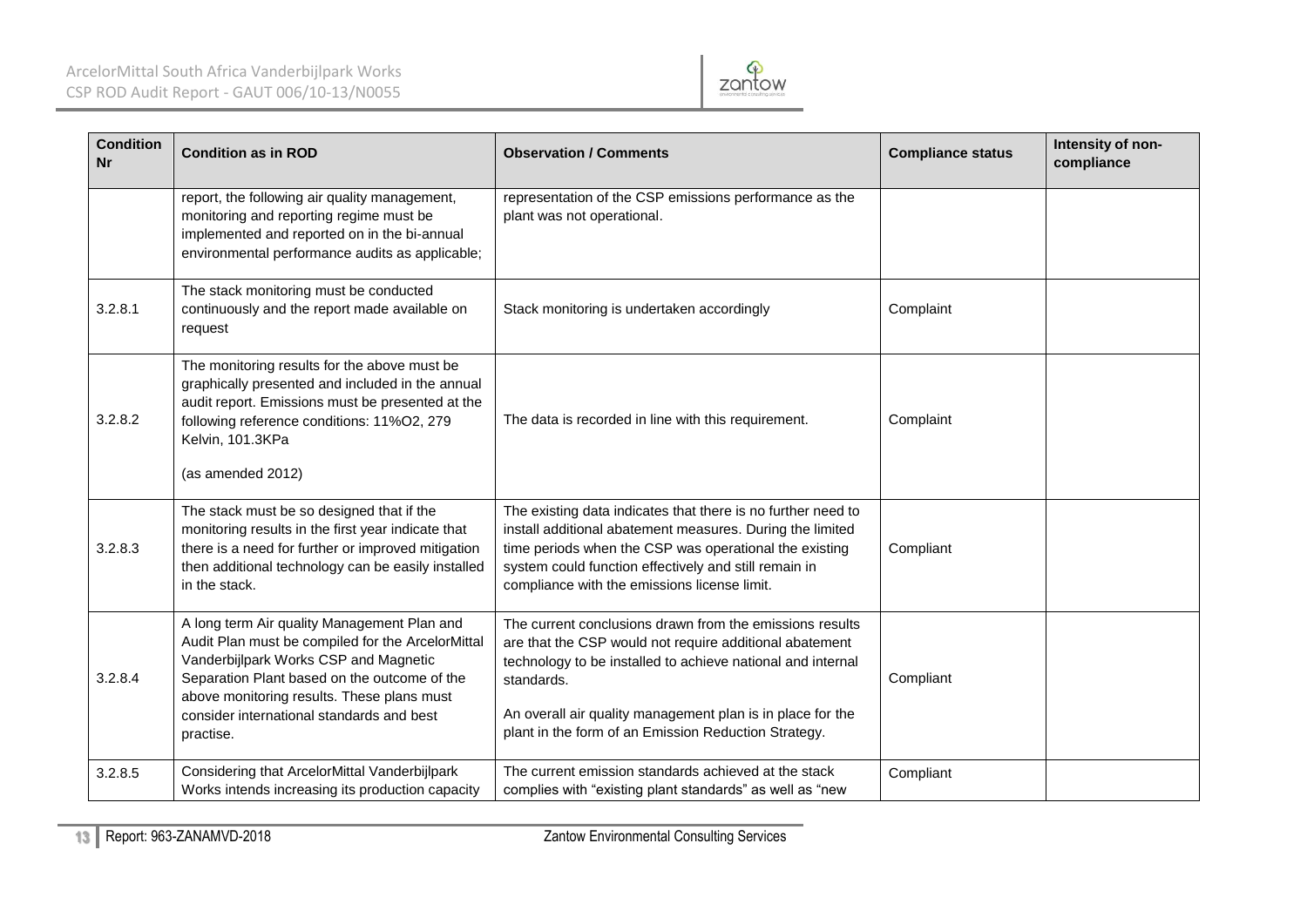

| <b>Condition</b><br><b>Nr</b> | <b>Condition as in ROD</b>                                                                                                                                                                                                                                                                                                         | <b>Observation / Comments</b>                                                                                                                                                                                                                                                                                                                                                                                                                                                 | <b>Compliance status</b> | Intensity of non-<br>compliance |
|-------------------------------|------------------------------------------------------------------------------------------------------------------------------------------------------------------------------------------------------------------------------------------------------------------------------------------------------------------------------------|-------------------------------------------------------------------------------------------------------------------------------------------------------------------------------------------------------------------------------------------------------------------------------------------------------------------------------------------------------------------------------------------------------------------------------------------------------------------------------|--------------------------|---------------------------------|
|                               | and is located in a hotspot area, it is therefore<br>essential that ArcelorMittal Vanderbijlpark Works<br>considers lowering its emissions more than the<br>applicable standards require. The emission<br>reduction strategies must be developed to make<br>provision for the new local and applicable<br>international standards. | plant standards" in terms of the new national emission<br>limits. These limits are in line with best practices and<br>international standards.<br>The CSP (or Old PSP ESP) contributes less than 1 % of<br>the total dust emissions load from the ArcelorMittal<br>Vanderbijlpark Works. From a cost: benefit approach it is<br>not advisable to spend additional resources on such a<br>small source in future. Focus and resources should be<br>towards the larger sources. |                          |                                 |
| 3.2.9                         | Detailed and up to date records must be kept of<br>all incidents and complaints pertaining to the<br>CSP project, how these were managed, and the<br>prevention of the recurrence thereof. These<br>records must be made available to the<br>Department within 14 (fourteen) days upon<br>written request by the Department.       | Detailed records are kept of all environmental incidents<br>reported at the DR plant - None was reported for the CSP<br>specifically as the plant was not operational                                                                                                                                                                                                                                                                                                         | Compliant                |                                 |
| 3.2.10                        | This Department and the Department of Water<br>Affairs must be informed of any major<br>environmental and pollution incidents relating to<br>the CSP project within 24 hours of such incidents<br>occurring.                                                                                                                       | None was reported                                                                                                                                                                                                                                                                                                                                                                                                                                                             | Compliant                |                                 |
| 3.2.11                        | ArcelorMittal Vanderbijlpark Works must<br>consider using flared waste gases from the Coke<br>Ovens and other sources within the boundary as<br>a fuel for auxiliary equipment.                                                                                                                                                    | The use of Coke Oven Gas or Blast Furnace gas as fuel for<br>auxiliary equipment was said to be technically unfeasible.<br>Waste gasses are used to generate steam and electricity<br>and are already used as an energy source throughout the<br>works.                                                                                                                                                                                                                       | Compliant                |                                 |
| 3.2.12                        | ArcelorMittal Vanderbijlpark Works must<br>investigate the potential of using the existing                                                                                                                                                                                                                                         | An investigation was done on the recyclability of recovering<br>the material from the disposal site. The material is mixed                                                                                                                                                                                                                                                                                                                                                    | Compliant                |                                 |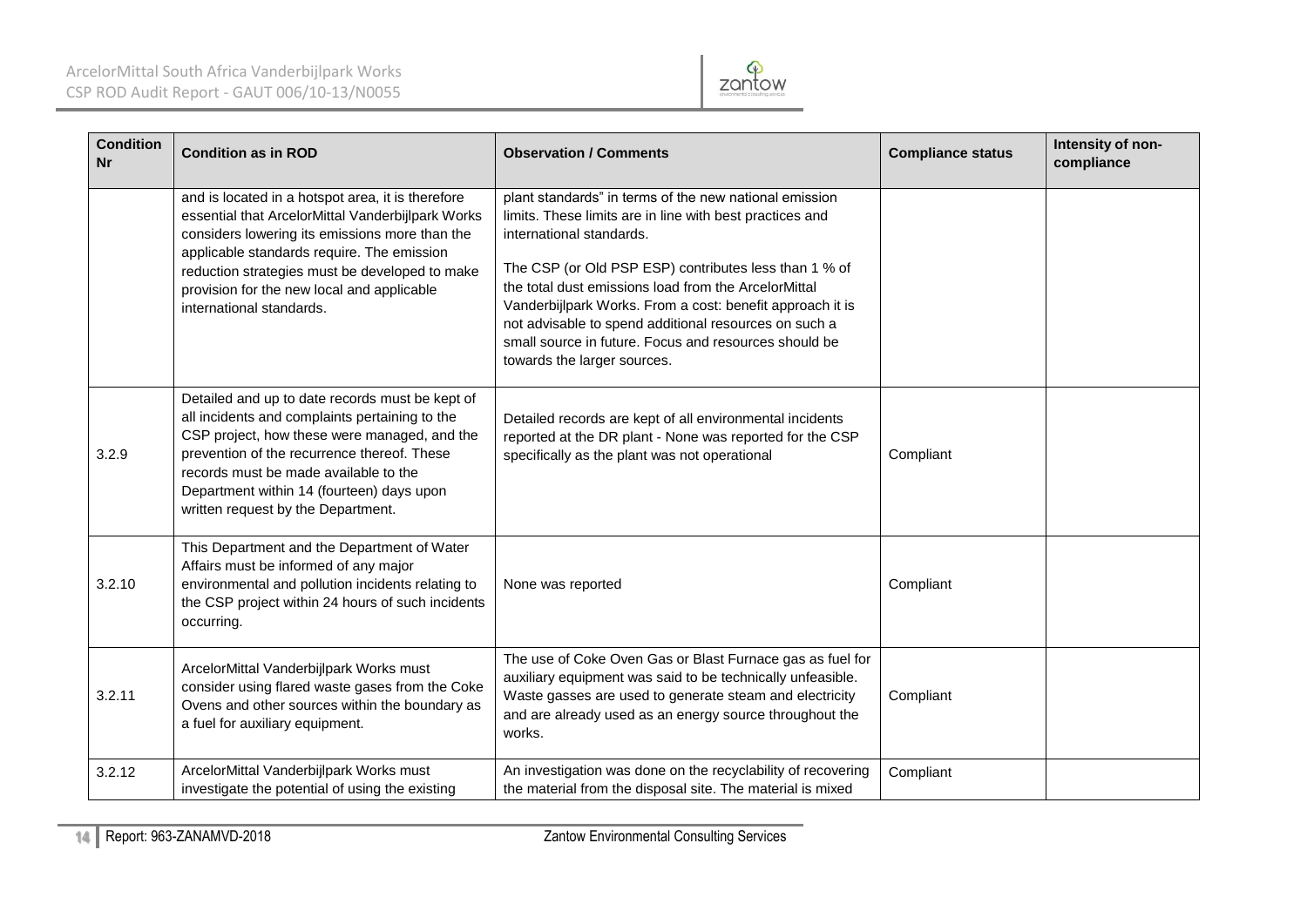

| <b>Condition</b><br><b>Nr</b> | <b>Condition as in ROD</b>                                                                                                                                                                                                                                                                                                                                                                        | <b>Observation / Comments</b>                                                                                                                                                                                                                           | <b>Compliance status</b> | Intensity of non-<br>compliance |
|-------------------------------|---------------------------------------------------------------------------------------------------------------------------------------------------------------------------------------------------------------------------------------------------------------------------------------------------------------------------------------------------------------------------------------------------|---------------------------------------------------------------------------------------------------------------------------------------------------------------------------------------------------------------------------------------------------------|--------------------------|---------------------------------|
|                               | dumped or stored dolochar as input material into<br>the CSP. This must be reported in the quarterly<br>progress reports.                                                                                                                                                                                                                                                                          | and therefore not reclaimable for use as input material.<br>Dolochar cannot be stored separately as this would create<br>a dust nuisance.                                                                                                               |                          |                                 |
| 3.2.13                        | The operation of the CSP and Magnetic<br>Separation Plant as a whole must comply with<br>the Occupational Health and Safety Act (No 85<br>of 1993) and sound occupational hygiene<br>procedures implemented and improved upon.<br>Engineering control measures must be<br>considered as first choice for mitigation.                                                                              | Health and Safety procedures are in place and part of the<br>management system. ISO 18001 certification was<br>maintained in 2017.<br>An in depth audit into the Health and Safety Act is beyond<br>the scope and mandate of the environmental auditor. | Compliant                |                                 |
| 3.2.14                        | The CSP must be integrated into the CSP ISO<br>System.                                                                                                                                                                                                                                                                                                                                            | Evidence of the CSP in the ISO 14001 system has been<br>confirmed. The plant makes part of the impact and aspect<br>register of the existing system.                                                                                                    | Compliant                |                                 |
| 3.2.15                        | The recommendations contained in the<br>Specialist studies submitted in support of the<br>application for authorisation of the CSP project<br>are regarded as an extension of the conditions of<br>this authorisation. Implementation or compliance<br>with these recommendations must be discussed<br>as part of the quarterly progress reports and bi-<br>annual performance audits thereafter. |                                                                                                                                                                                                                                                         |                          |                                 |
|                               | Verify the emission rate used in the air<br>quality modelling at 50mg/Nm <sup>3</sup>                                                                                                                                                                                                                                                                                                             | The plant has not been operational since 2011 when<br>commissioning occurred due to a lack of a market demand.<br>At short periods when the plant was operational the stack<br>emissions still complied with the emission limit of 50<br>mg/Nm3.        | Compliant                |                                 |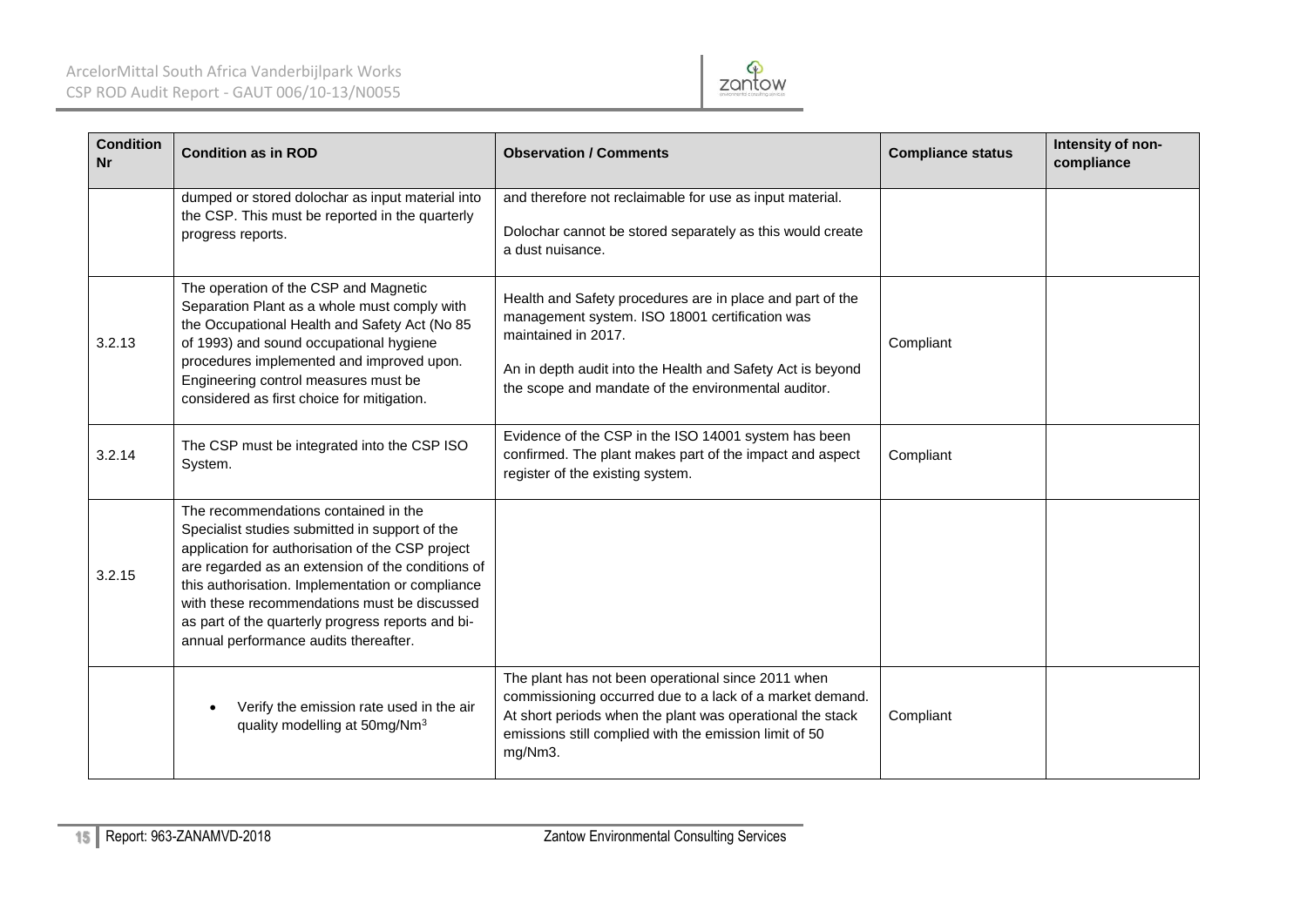

| <b>Condition</b><br><b>Nr</b> | <b>Condition as in ROD</b>                                                                                                                                                                                                                                          | <b>Observation / Comments</b>                                                                                                                                                                                                                                                                   | <b>Compliance status</b> | Intensity of non-<br>compliance |
|-------------------------------|---------------------------------------------------------------------------------------------------------------------------------------------------------------------------------------------------------------------------------------------------------------------|-------------------------------------------------------------------------------------------------------------------------------------------------------------------------------------------------------------------------------------------------------------------------------------------------|--------------------------|---------------------------------|
|                               | It is recommended that the Sinter Plant<br>emissions be abated.                                                                                                                                                                                                     | A bag house at a cost of R 260 million was installed and<br>commissioned at Vanderbijlpark Works which reduced the<br>emissions significantly.                                                                                                                                                  | Compliant                |                                 |
|                               | Continue with continuous ambient air<br>$\bullet$<br>quality monitoring to verify ambient<br>concentration of PM10 to verify<br>predicted concentrations                                                                                                            | Four Ambient air quality stations are operational at<br>Vanderbijlpark Works                                                                                                                                                                                                                    | Compliant                |                                 |
|                               | Establish a continuous ambient air<br>quality monitoring station to measure<br>PM 2.5 concentrations.                                                                                                                                                               | A PM2.5 monitor has been installed at 1 of the locations<br>mentioned above.                                                                                                                                                                                                                    | Compliant                |                                 |
|                               | Maximise local procurement and<br>$\bullet$<br>employment through ensuring that local<br>contractors are supported in being<br>made aware of contract opportunities<br>that may become available, should the<br>proposed Carbon Separation Plant be<br>implemented. | Mintek was the supplier of the equipment and technology                                                                                                                                                                                                                                         | Compliant                |                                 |
|                               | Where competence, cost and ability to<br>$\bullet$<br>maintain schedule are comparable<br>between different competing<br>contractors/service providers,<br>preference should be given to locally<br>based contractors/service providers                             | Mintek was the supplier of the equipment and technology                                                                                                                                                                                                                                         | Compliant                |                                 |
|                               | It is recommended that the Mittal Steel<br>$\bullet$<br>Vanderbijlpark Occupational Health and<br>Safety team be drawn closer into the<br>project team during refinements of the<br>design and construction of the proposed                                         | At the time this condition was applicable the ROD was<br>under the ownership of Coke and Chemicals. No record of<br>meetings or discussions was available. From project<br>documentation it could however be seen that the supplier<br>of the equipment and design considered health and safety | <b>Historic Issue</b>    |                                 |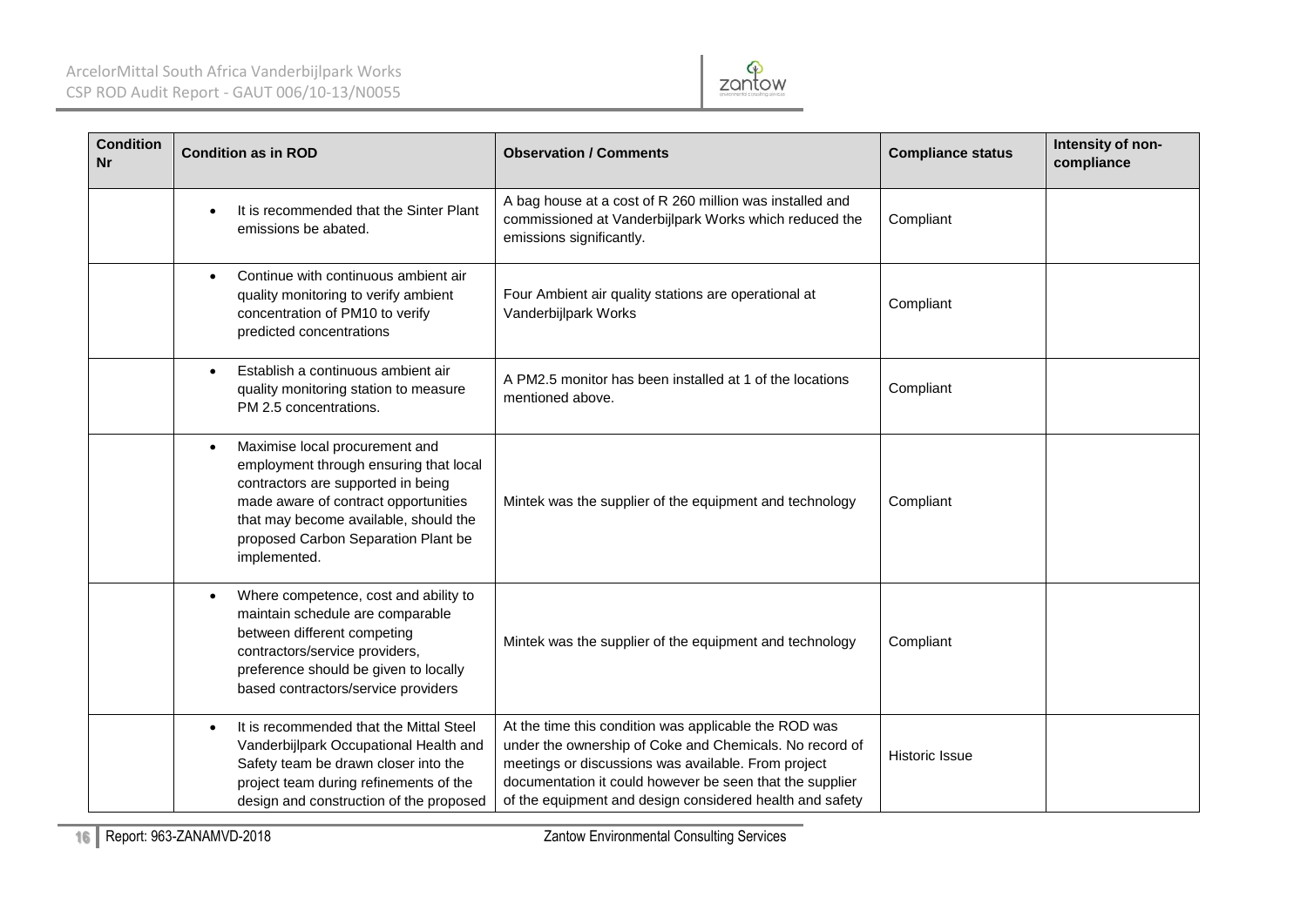# ArcelorMittal South Africa Vanderbijlpark Works CSP ROD Audit Report - GAUT 006/10-13/N0055



| <b>Condition</b><br><b>Nr</b> | <b>Condition as in ROD</b>                                                                                                                                                                                                                                                     | <b>Observation / Comments</b>                                                                                                                                                                                                                                                                                                                                                                                                                                                                                | <b>Compliance status</b> | Intensity of non-<br>compliance |
|-------------------------------|--------------------------------------------------------------------------------------------------------------------------------------------------------------------------------------------------------------------------------------------------------------------------------|--------------------------------------------------------------------------------------------------------------------------------------------------------------------------------------------------------------------------------------------------------------------------------------------------------------------------------------------------------------------------------------------------------------------------------------------------------------------------------------------------------------|--------------------------|---------------------------------|
|                               | plant to ensure further evaluation and<br>refinement in regard to plant lay-out and<br>planned engineering control measures.                                                                                                                                                   | matters.                                                                                                                                                                                                                                                                                                                                                                                                                                                                                                     |                          |                                 |
|                               | Include the proposed Carbon<br>$\bullet$<br>Separation Plant in the existing Mittal<br>Steel Vanderbijlpark Works Hygiene<br>surveillance programme, as well as the<br>annual internal and third party audit<br>programme (Administrative controls).                           | The entire DR plant is part of the occupational health<br>survey schedule                                                                                                                                                                                                                                                                                                                                                                                                                                    | Compliant                |                                 |
|                               | Baseline monitoring must be conducted<br>$\bullet$<br>within the first 12 months of operation to<br>determine, in particular, worker<br>exposure to dust, noise, and vibration.<br>This baseline should be compared with<br>applicable occupational health exposure<br>levels. | Occupational health surveys have been completed in 2017                                                                                                                                                                                                                                                                                                                                                                                                                                                      | Compliant                |                                 |
|                               | Ensure that the existing emergency<br>$\bullet$<br>response plan is revised to include and<br>be implemented at the proposed<br>Carbon Separation Plant.                                                                                                                       | The overall works emergency plans are reviewed by a<br>panel of experts on a regular basis. The plans addressed in<br>the overall Emergency Response Plan are based on risk.<br>The CSP is not addressed specifically in the overall works<br>plan as the risk of a total catastrophe is insignificant.                                                                                                                                                                                                      | Compliant                |                                 |
|                               | Ensure implementation of planned<br>control measures in Table 8 and<br>compliance with requirements of the<br>OHS Act.                                                                                                                                                         | Automate the plant where possible - Compliant<br>$\circ$<br>Works procedures implemented - Compliant<br>$\circ$<br>Locate in the existing building structure - Complaint<br>$\circ$<br>Install a dust extraction system - Complaint<br>$\circ$<br>Restrict access to site to less than 48 minutes in an 8<br>$\circ$<br>hour shift – not required currently as the plant is off line<br>Issue personnel with PPE - Compliant<br>$\circ$<br>Use water to supress dust for the carbon rich material<br>$\circ$ | Compliant                |                                 |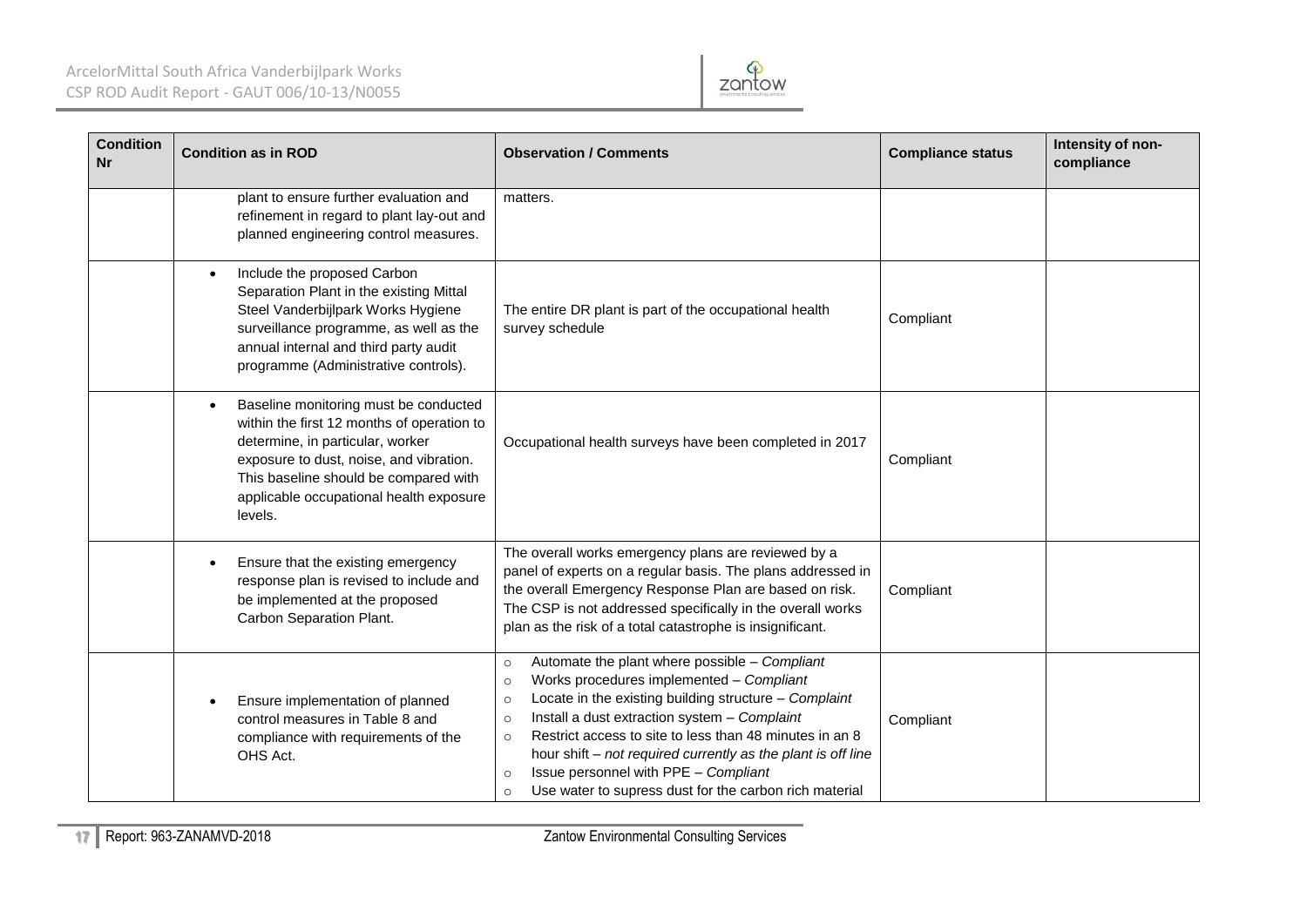

| <b>Condition</b><br>Nr | <b>Condition as in ROD</b>                                                                                                                                                                                                                                                                                                        | <b>Observation / Comments</b>                                                                                                                                                                                                                            | <b>Compliance status</b> | Intensity of non-<br>compliance |
|------------------------|-----------------------------------------------------------------------------------------------------------------------------------------------------------------------------------------------------------------------------------------------------------------------------------------------------------------------------------|----------------------------------------------------------------------------------------------------------------------------------------------------------------------------------------------------------------------------------------------------------|--------------------------|---------------------------------|
|                        |                                                                                                                                                                                                                                                                                                                                   | $-$ Complaint<br>Engineering controls to be implemented to reduce<br>$\circ$<br>vibration stress - Complaint                                                                                                                                             |                          |                                 |
|                        | Provide on-going feedback to registered<br>$\bullet$<br>I&AP's on progress, as well as<br>environmental and social performance<br>of the proposed project, as well as other<br>environmental impact studies and<br>implementation of projects. A six-<br>monthly or annual feedback letter may<br>be considered for this purpose. | Communication exists to registered IAPs on the project<br>specifically. ArcelorMittal issues a general environmental<br>management newsletter on an annual basis as well as<br>publish a sustainability report which addressed waste<br>related matters. | Compliant                |                                 |
| 3.2.16                 | All potential emergencies that can be expected<br>from the CSP must be addressed in line with the<br>existing Direct Reduction Plant and ArcelorMittal<br>Vanderbijlpark Works emergency response<br>procedures.                                                                                                                  | Emergency procedures exists<br>A hazop study was completed to identify all potential risks                                                                                                                                                               | Compliant                |                                 |
| 3.2.17                 | The Department of Water Affairs and Forestry<br>and any other Government Department<br>requirements and or conditions pertinent to the<br>proposed project must be complied with.                                                                                                                                                 | None was set                                                                                                                                                                                                                                             | Compliant                |                                 |
| 3.2.18                 | An independent Environmental Control Officer<br>(ECO) with an understanding of the carbon<br>separation process must be appointed for the<br>duration of the construction and commissioning,<br>to monitor and report on compliance with the<br>conditions of this authorisation.                                                 | An appointment letter was presented as evidence. Ilze<br>Broekman was appointed as ECO                                                                                                                                                                   | Compliant                |                                 |
| 3.3                    | <b>General Conditions</b>                                                                                                                                                                                                                                                                                                         |                                                                                                                                                                                                                                                          |                          |                                 |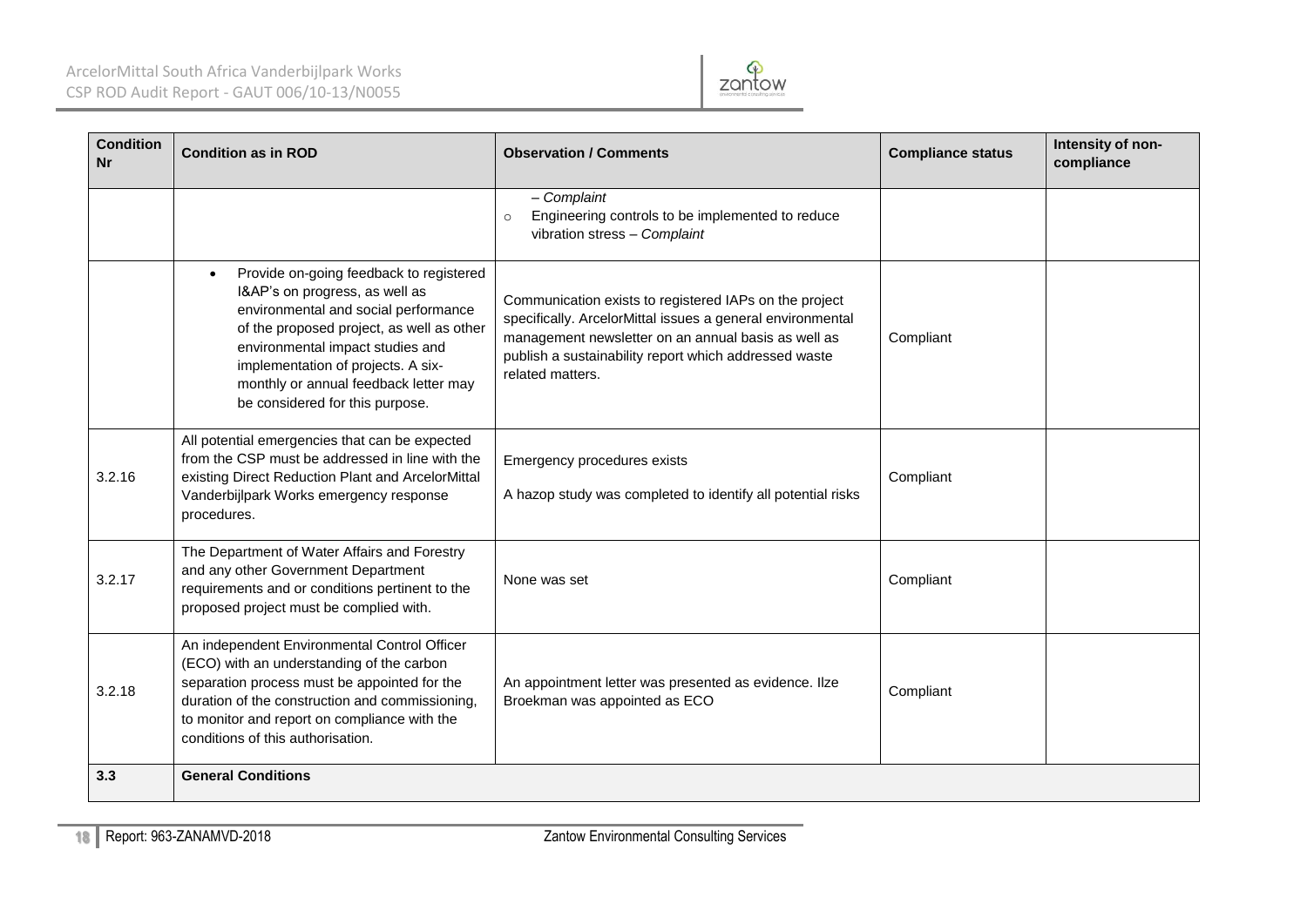# ArcelorMittal South Africa Vanderbijlpark Works CSP ROD Audit Report - GAUT 006/10-13/N0055



| <b>Condition</b><br><b>Nr</b> | <b>Condition as in ROD</b>                                                                                                                                                                                                                                                                                                                                                                           | <b>Observation / Comments</b>                                             | <b>Compliance status</b> | Intensity of non-<br>compliance |
|-------------------------------|------------------------------------------------------------------------------------------------------------------------------------------------------------------------------------------------------------------------------------------------------------------------------------------------------------------------------------------------------------------------------------------------------|---------------------------------------------------------------------------|--------------------------|---------------------------------|
| 3.3.a                         | Any changes to, or deviations from the project<br>description set out in this letter must be approved<br>in writing by the Department before such<br>changes or deviations may be effected.                                                                                                                                                                                                          | No deviations were made                                                   | N/A                      |                                 |
| 3.3.b                         | This Department may review the conditions in<br>this letter from time to time and may, in notice in<br>writing to the applicant, amend, add or remove a<br>condition.                                                                                                                                                                                                                                | Noted                                                                     | N/A                      |                                 |
| 3.3.c                         | The applicant must notify the Department at least<br>10 (ten) days prior to the change of ownership,<br>project developer, or the alienation of any similar<br>rights for the activity described in this letter. The<br>applicant must furnish a copy of this document to<br>the new owner, developer or person to whom the<br>rights accrue the conditions contained herein are<br>binding on them. | The department was notified of the change of ownership in<br>2009.        | Complaint                |                                 |
| 3.3.d                         | Where any of the applicants contact details<br>change, including the name of the responsible<br>person, the physical or postal address and or<br>telephone details the applicant must notify the<br>Department as soon as the new details become<br>known to the applicant.                                                                                                                          | Name change amendment was submitted in 2009 and<br>again in October 2012. | Compliant                |                                 |
| 3.3.e                         | Authorisation for the activity is granted in terms<br>of the Environmental Conservation Act 1989,<br>(Act 73 of 1989) only and does not exempt the<br>holder from compliance to other relevant<br>legislation.                                                                                                                                                                                       | Noted                                                                     | N/A                      |                                 |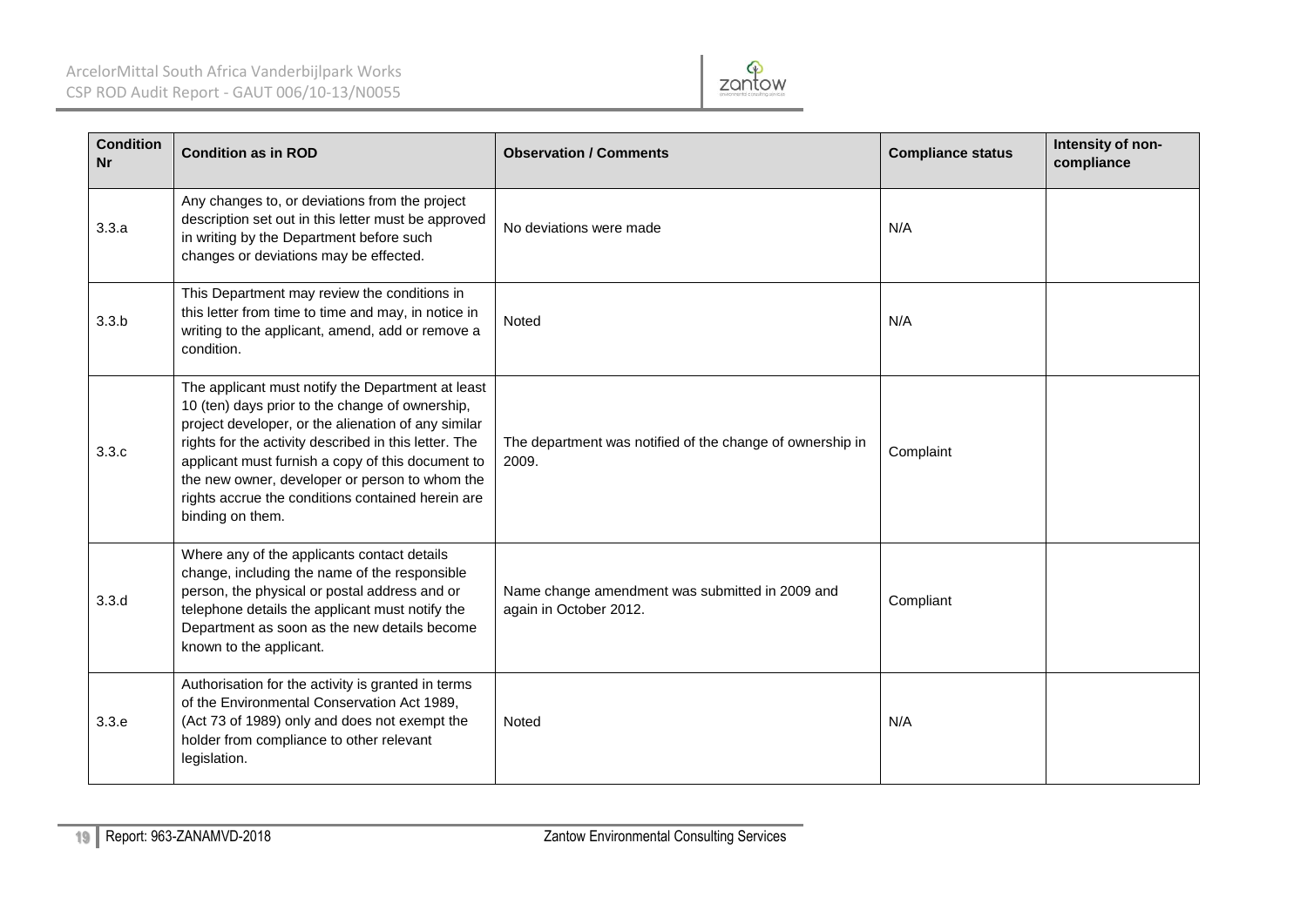

| <b>Condition</b><br><b>Nr</b> | <b>Condition as in ROD</b>                                                                                                                                                                                                                                                                                                                                        | <b>Observation / Comments</b>               | <b>Compliance status</b> | Intensity of non-<br>compliance |  |  |
|-------------------------------|-------------------------------------------------------------------------------------------------------------------------------------------------------------------------------------------------------------------------------------------------------------------------------------------------------------------------------------------------------------------|---------------------------------------------|--------------------------|---------------------------------|--|--|
| 3.3.f                         | The applicant shall be responsible for ensuring<br>compliance with the conditions contained in this<br>letter by any person acting on his behalf<br>including but not limited to an agent, servant, or<br>employee or any person rendering a service to<br>the applicant in respect of the activity, including<br>but not limited to contractors and consultants. | Noted                                       | N/A                      |                                 |  |  |
| 3.3.g                         | Department officials shall be given access to the<br>facility referred to in 1 above for the purpose of<br>assessing and or monitoring compliance with<br>conditions contained in this letter at all<br>reasonable times.                                                                                                                                         | Noted                                       |                          |                                 |  |  |
| 3.3.h                         | The applicant must notify the department within<br>24 hours if any condition of this authorisation<br>cannot or is not adhered to. The notification must<br>be supplemented with reasons for non-<br>compliance.                                                                                                                                                  | No non-compliance noted in the audit period | Compliant                |                                 |  |  |
| 3.4                           | <b>Reporting Requirements</b>                                                                                                                                                                                                                                                                                                                                     |                                             |                          |                                 |  |  |
| 3.4.a                         | The following Occupational Hygiene surveys and<br>assessments must be done in line with the<br>Occupational Health and Safety Act, 1993 (Act no<br>85 of 1993). The subsequent report must be<br>submitted to the department on request.<br>(as amended in 2010)                                                                                                  | Monitoring was conducted in 2017.           | Compliant                |                                 |  |  |
| 3.4.b                         | Deleted in the amendment dated 06-03-2013                                                                                                                                                                                                                                                                                                                         |                                             |                          |                                 |  |  |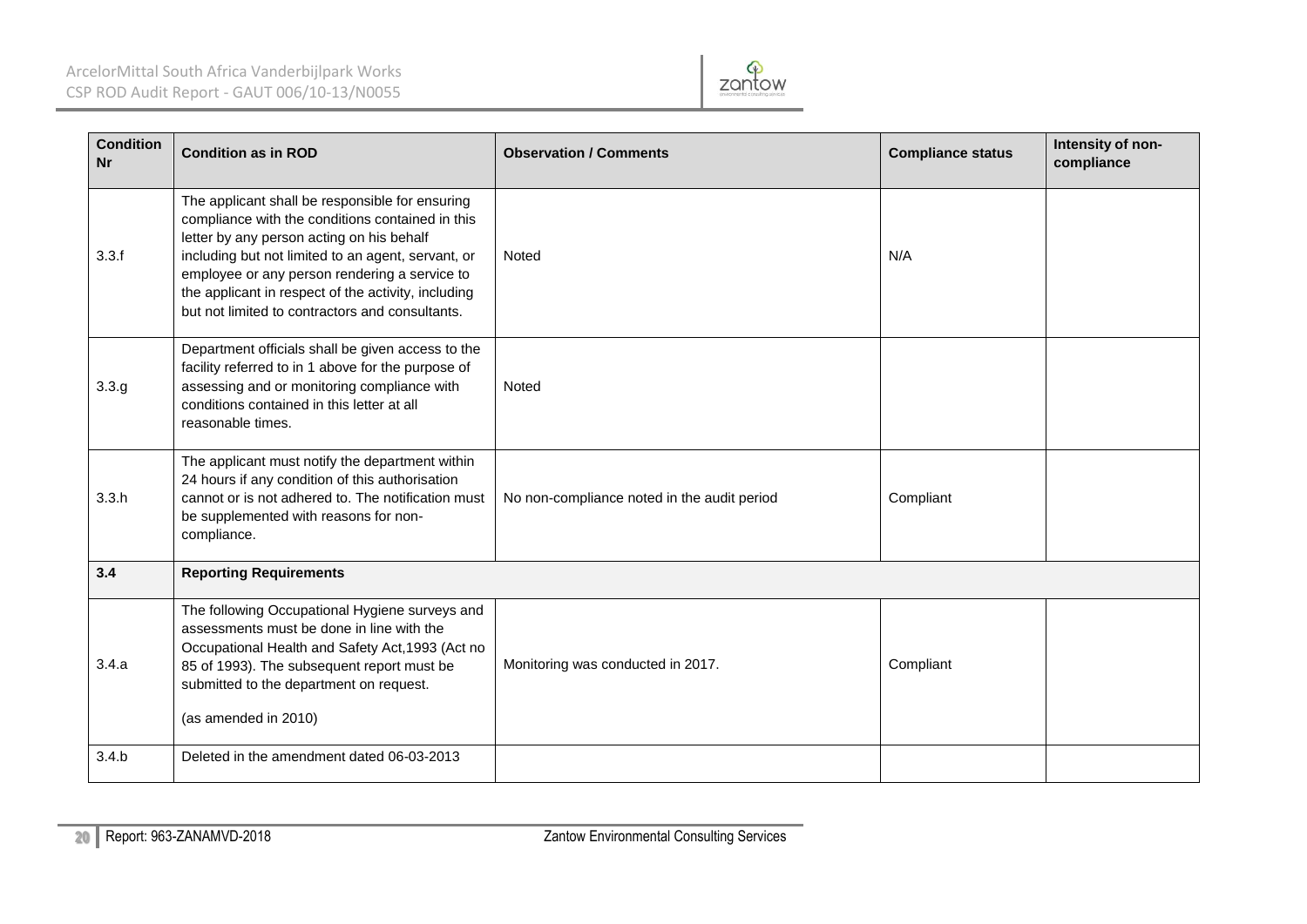

| <b>Condition</b><br><b>Nr</b> | <b>Condition as in ROD</b>                                                                                                                                                                                                                                                                                                                                                                | <b>Observation / Comments</b>                                                                                                                                            | <b>Compliance status</b> | Intensity of non-<br>compliance |  |  |
|-------------------------------|-------------------------------------------------------------------------------------------------------------------------------------------------------------------------------------------------------------------------------------------------------------------------------------------------------------------------------------------------------------------------------------------|--------------------------------------------------------------------------------------------------------------------------------------------------------------------------|--------------------------|---------------------------------|--|--|
| 3.4.c                         | An annual Environmental Performance Audit<br>conducted by an independent accredited auditor<br>must be submitted to the Department for review,<br>first audit being due 12 (twelve) months after<br>commissioning of the CSP project and every 12<br>months thereafter.<br>As per letter from GDARD 10-07-2012 the audit<br>reports must be kept on file and made available<br>on request | Refer to paragraph 4.3 of this report for detailed discussion<br>on the specific requirements of this condition.<br>Previous external reports were available for review. | Compliant                |                                 |  |  |
| 3.5                           | Duration of authorisation                                                                                                                                                                                                                                                                                                                                                                 |                                                                                                                                                                          |                          |                                 |  |  |
|                               | If the activity authorised by this letter does not<br>commence within 1 year from the date of<br>signature of this letter, the authorisation will<br>lapse and the applicant will need to reapply for<br>authorisation in terms of the above legislation or<br>any amendments thereto.                                                                                                    | The activity commenced within he required timeframe                                                                                                                      | Compliant                |                                 |  |  |
| 5                             | <b>Appeals</b>                                                                                                                                                                                                                                                                                                                                                                            |                                                                                                                                                                          |                          |                                 |  |  |
|                               | The applicant is required to inform all registered<br>interested and affected parties of the decision<br>contained in this Record of Decision as well as<br>the process for appeals described above within<br>seven 7 days of date of signature.                                                                                                                                          | No records of the initial communication to the IAPS are<br>available as explained above.                                                                                 | <b>Historic Issue</b>    |                                 |  |  |
|                               | <b>Various Amendments</b>                                                                                                                                                                                                                                                                                                                                                                 |                                                                                                                                                                          |                          |                                 |  |  |
|                               | Notification to the IAP's re the amendments<br>granted                                                                                                                                                                                                                                                                                                                                    | Proof of communication to IAPs on all the amendments is<br>available                                                                                                     | Complaint                |                                 |  |  |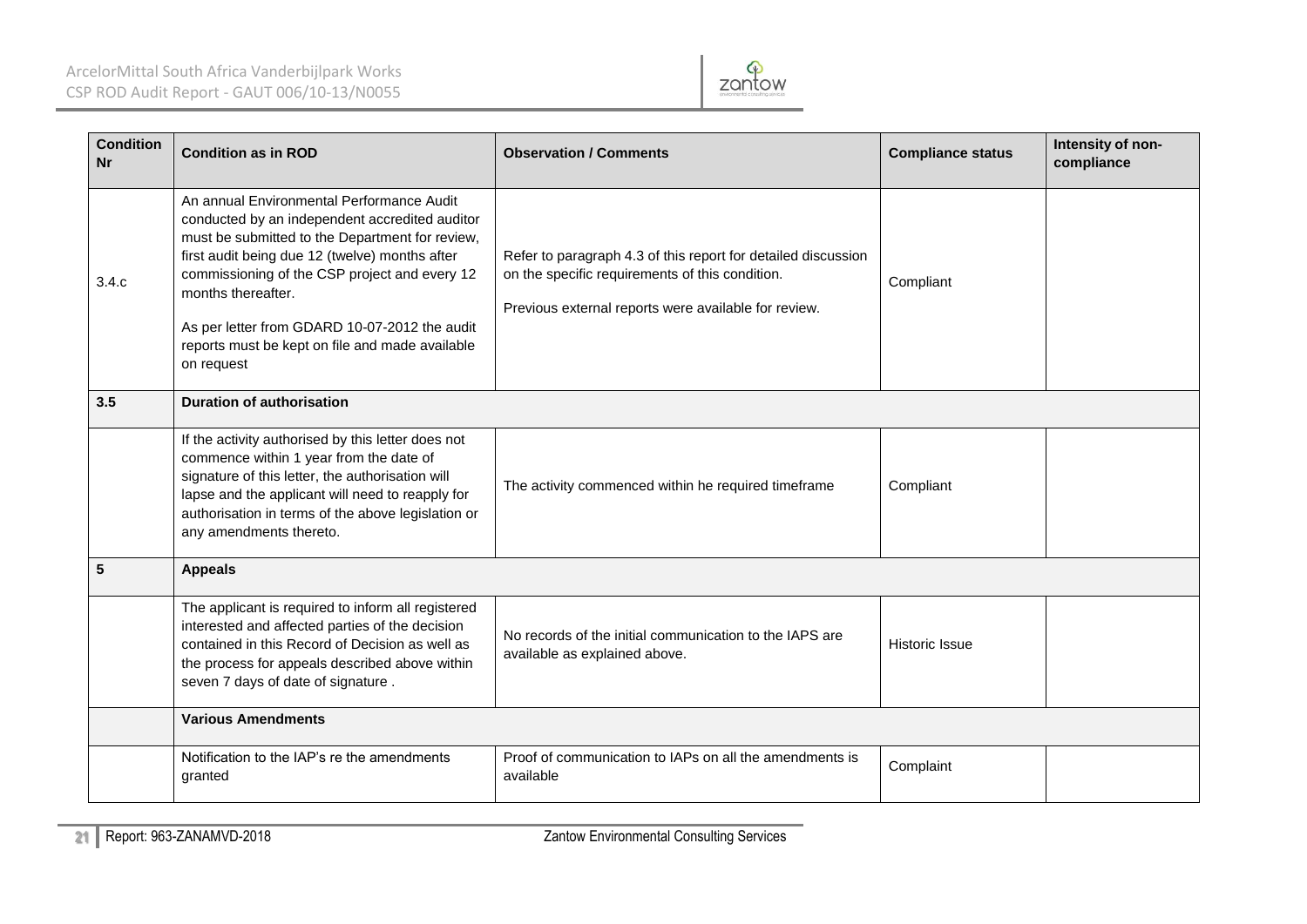

## <span id="page-21-0"></span>**4.2. SPECIFIC INFORMATION ASSESSMENT**

In terms of condition 3.4.c certain items needs to be specifically addressed in the Audit report. These are as follows;

#### **4.1.1.Air Quality Monitoring and Reporting as Required by Condition 3.2(8)**

<span id="page-21-1"></span>It should be stated that the CSP was not operational for the audit period in 2017 and 2018 and there is no short-term plan to recommissioning the plant. Initial planning was that the carbon rich material would be reused in the Electric Arc Furnaces (EAF) on site as well as sold to a brick maker. Unfortunately due to economic and environmental pressures, ArcelorMittal has decided to shut down the EAF's operated on site. The offset of the material is therefore no longer available. The prospective customers to procure and re-use the carbon rich material is also no longer available and alternative customers are being investigated. The demand for the product is therefore not enough to justify the operation of the plant continuously.

Due to the inactive state of the CSP very limited air quality monitoring data is available to review and analyse. It is therefore not completely accurate to report on the efficiency of the air pollution abatement technology such as the dust extraction system and electrostatic precipitators.

It must be noted that the CSP, the old product separation plant (PSP) and the third product separation strand deducting system at Kilns 5 & 6 makes use of the same stack in a closed system, which means that the CSP does not have its own unique stack. Emissions measurements at the stack are therefore a combination of emissions from the CSP, the PSP and the third product separation strand deducting system at Kilns 5 & 6. Due to the fact that the CSP was never fully operational, the air quality data available for the mentioned stack does not include emission from the CSP on a continuous basis. On the intermittent occasions when the CSP was operational the emissions from the stack did not increase significantly indicating that the extraction system may be sufficient to accommodate the CSP.

Condition 3.2.8.1 of the RoD as amended requires that continuous stack monitoring be conducted as per the AEL requirements. It has been confirmed that continuous stack monitoring are taking place.



#### Manual History - Direct Reduction - Product Separation ESP

**Figure 1 Dust emissions results**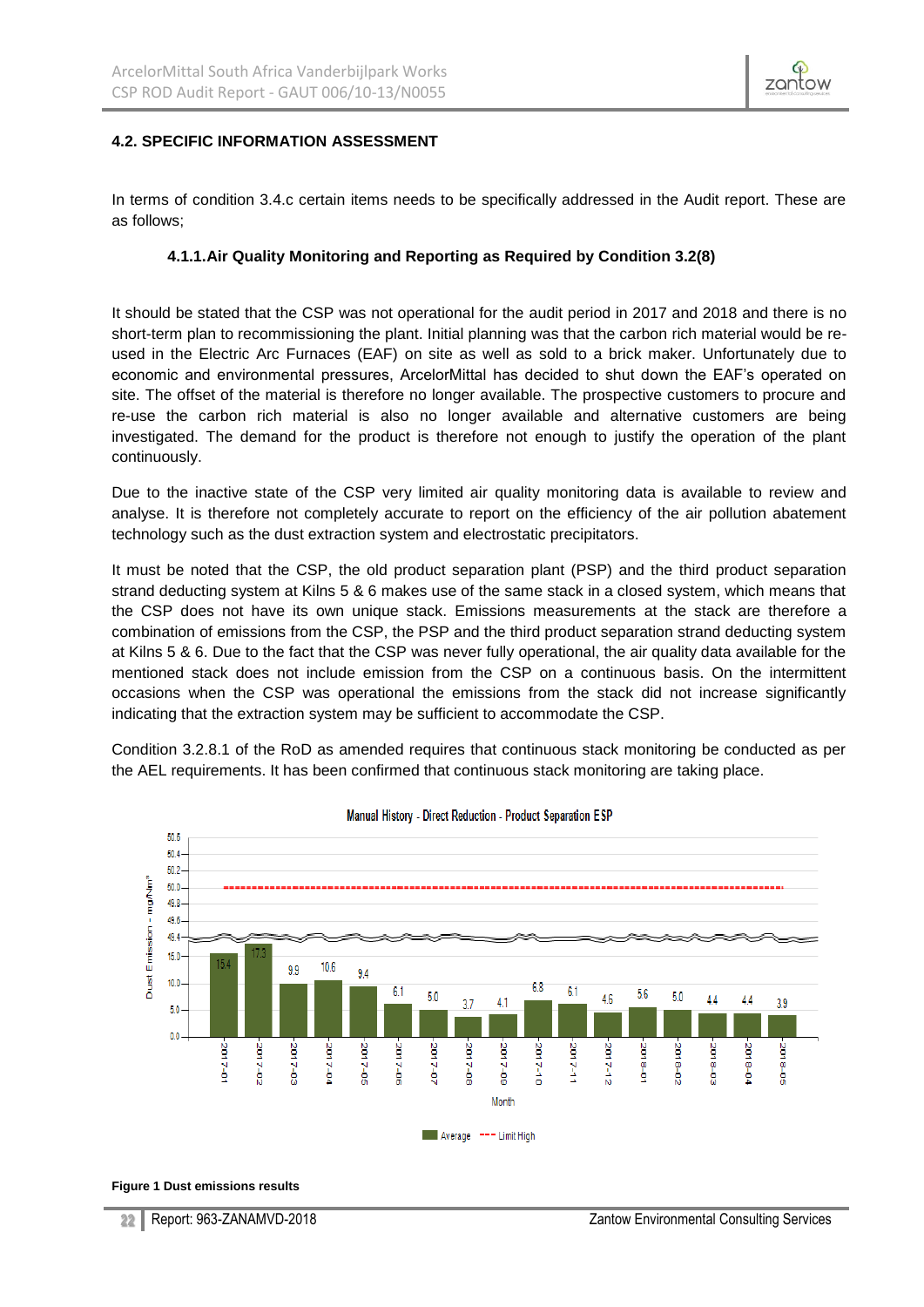

# **4.1.2.Spikes in Air Quality Monitoring Data**

<span id="page-22-0"></span>The plant was not operational during the audit period. The available monitoring data is representative of the other plants extracting to the PSP abatement equipment. No spikes were observed in the monitoring data which indicates that the abatement equipment is operating effectively. In the event that the production is started again at the CSP the performance of the abatement equipment indicates that it will have capacity to handle the load from the CSP.

### **4.1.3.Efficiency of the air Pollution Abatement Technology**

<span id="page-22-1"></span>During 2017 and 2018 the CSP was not operational. As explained above, the Electrostatic Precipitator emissions results obtained from that period were well within the limit of 50 mg/Nm3 thus concluding that the effectiveness of the abatement technology is satisfactorily in the event that the CSP will start up again.

# **4.1.4.Implementation of the Recommendations of Specialist Studies**

<span id="page-22-2"></span>The recommendations made in the air quality assessment are all complied with. Ambient monitoring of PM10 and PM2.5 is being conducted by ArcelorMittal and reported to the local municipality as required.

The auditor was advised that it is not anticipated that new staff will be appointed to operate the CSP but that current staff will be trained and capacitated to manage and operate the plant. The facility has strict procurement policies and a range of criteria has been utilised to assess and choose contractors for the project.

# **4.1.5.General State of the CSP Plant**

<span id="page-22-3"></span>The plant was not operational at the time of the audit and has not been in operation for the entire 12 months.

### **4.1.6.Occupational Health and Safety Surveys**

<span id="page-22-4"></span>The condition related to the occupational health and safety surveys has been amended in order to align the requirements with the Occupational Health and Safety Act. Nerhsco is the independent appointed occupational health specialist conducting health surveys on site. The plant was however not in operation and no survey could be conducted in the area.

The facility is ISO 18001 certified and retained certification in 2017 after external verification. In depth assessment of the occupational health and safety survey results falls out of the scope of the audit as well as the jurisdiction of the environmental management authorities. It is therefore reasonable assumed that the Occupational Health and Safety issues receives the required attention and is in a process of constant improvement.

### **4.1.7.Log of Wastes**

<span id="page-22-5"></span>The CSP has not been operated during this audit period. The Dolochar waste was however attempted to be recycled as a whole without being beneficiated. Some material was sold to a recycling facility as a trial as is.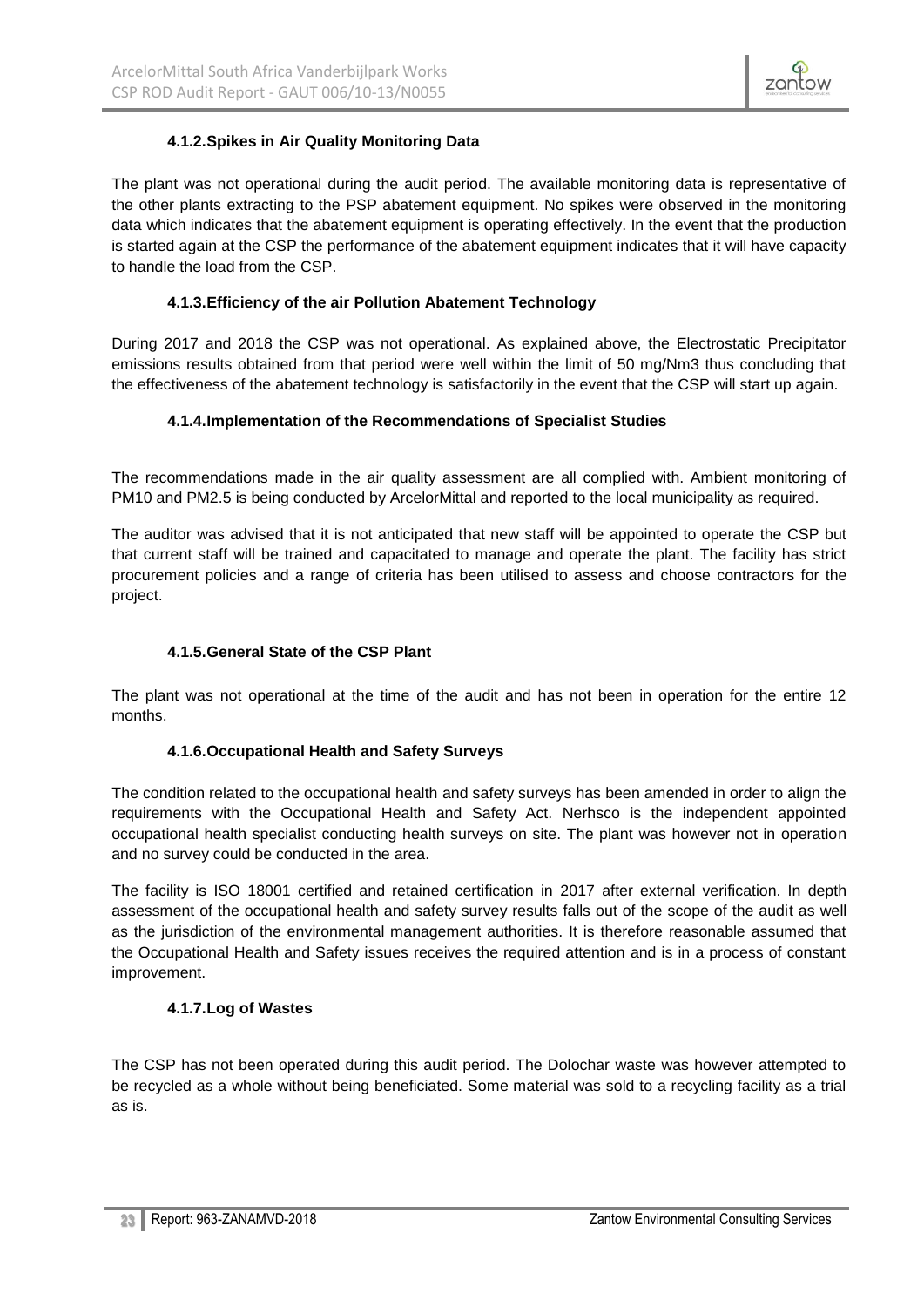

## **Figure 2 Waste log**

### **4.1.8.Dolochar Reduction, Disposal and Reuse**

<span id="page-23-0"></span>ArcelorMittal indicated that there is currently no short term market available for the material.

It is recommended that the development of the market for Carbon rich product or Dolochar be pursued more vigorously. The dolochar material disposed on the internal waste disposal site is a fine material that has the potential to cause significant amounts of fugitive dust emissions. The dolochar waste constitutes 7% of the total amount of waste disposed on the internal waste site. The infrastructure has already been procured and installed and should be utilised. Management should commit to developing markets and ensuring plant availability and resources in order to delivery consistently once a market has been established.

# **4.1.9.Environmental Incident Report**

<span id="page-23-2"></span><span id="page-23-1"></span>No incidents were logged for the CSP plant specifically as the plant is not currently in production. Incident logs are available electronically for the DR plant as a whole.

### **4.1.10. Preventative Maintenance**

A preventative maintenance plan is in place on the ArcelorMittal SAP system. The SAP Plant Maintenance comprises of the following activities such as inspection, to measures and establishes the actual condition of a technical system, preventive maintenance to measures and maintains the ideal condition of a technical system, repair to measures and restores the ideal condition of a technical system and other measures that need to be taken using the maintenance organization.

The system creates work orders or "job cards" to facilitate the routine maintenance, repairs, preventive maintenance, and projects. Through integration with other modules the data is always kept current and

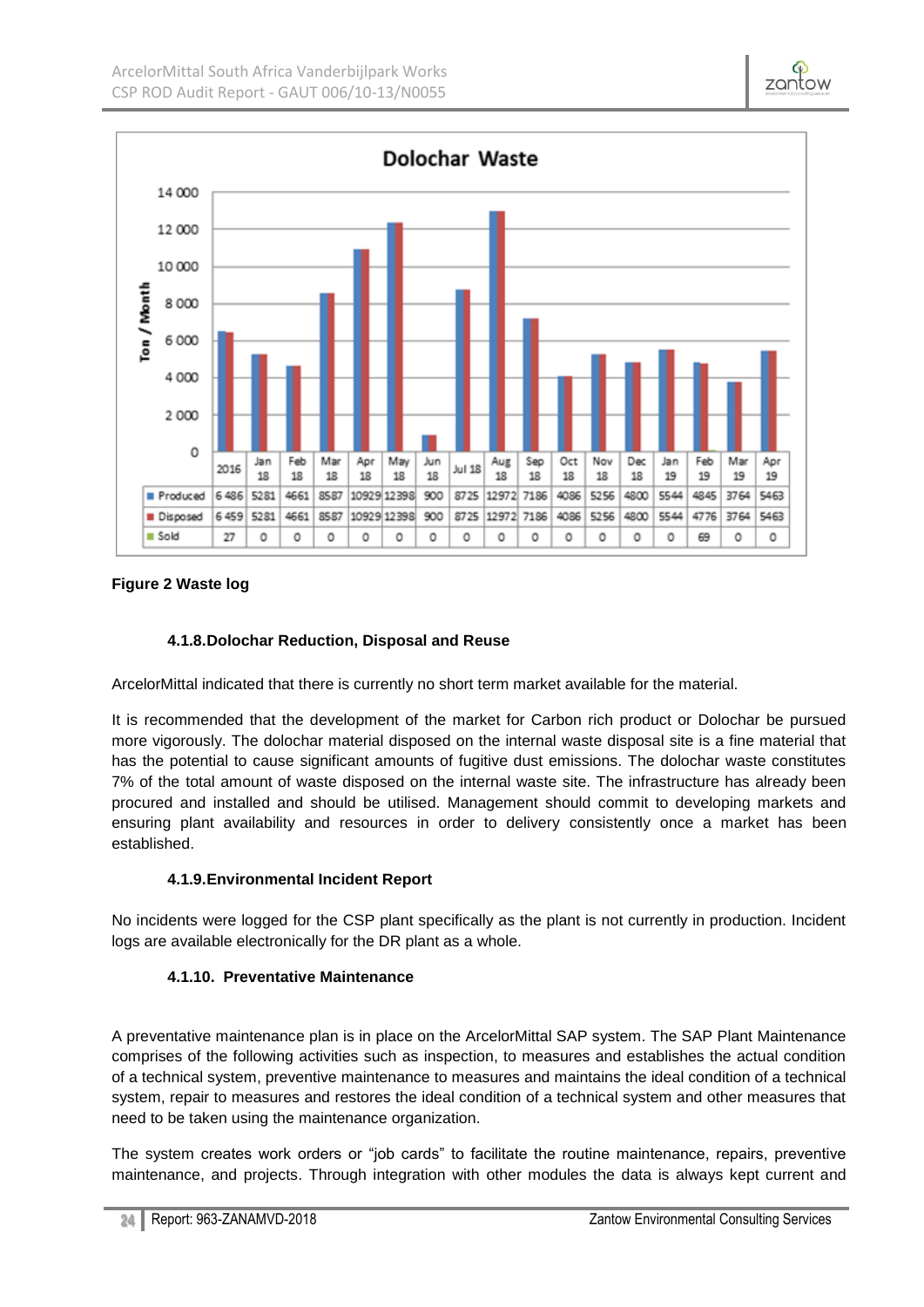processes that are necessary for Plant Maintenance are automatically triggered in other areas (for example, a purchase requisition for non-stock material in the Materials Management/Purchasing area).

<span id="page-24-0"></span>This was not audited as the plant is not operational.

### **4.1.11. Compliance to the ROD conditions and the EMP**

<span id="page-24-1"></span>Refer to Table 1.

### **4.1.12. Environmental Management Plan**

The EMP has been assessed and reviewed during the audit. The EMP was amended in line with the requirements of the Atmospheric emissions license in terms of the management of upset and abnormal conditions. No proof was given of resubmission of the EMP to the Department.

The plant is not operational at this stage and it is not expected to be re-commissioned in the near future. The facility has a potential market for the complete stream and the CSP might not be started up.

### **4.1.13. Details of any Discharges**

<span id="page-24-3"></span><span id="page-24-2"></span>None, as the plant is not operational.

### **4.1.14. Job Creation Due to the Project**

No additional jobs were created for the operation of the plant to date. It is also not expected to in future create additional jobs. The operations responsibility will be incorporated into the existing resources available to the DR plant.